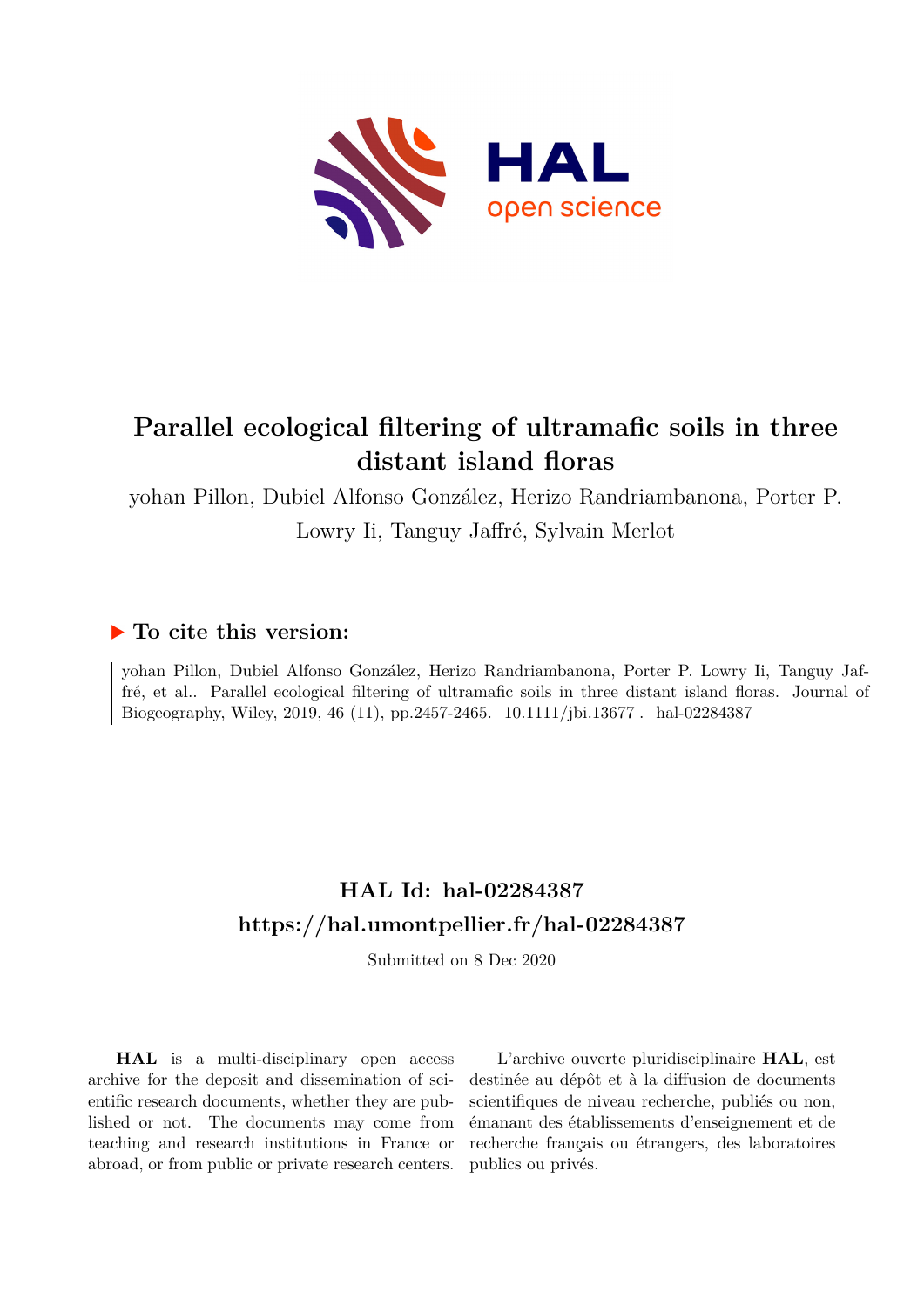Parallel ecological filtering of ultramafic soils in three distant island floras

Yohan Pillon<sup>1</sup>, Dubiel Alfonso González<sup>2</sup>, Herizo Randriambanona<sup>3,4</sup>, Porter P. Lowry II<sup>5,6</sup>,

Tanguy Jaffré<sup>7,8</sup>, Sylvain Merlot<sup>9</sup>

<sup>1</sup> LSTM, IRD, INRA, CIRAD, Montpellier SupAgro, Univ Montpellier, Montpellier, France.

<sup>2</sup> Laboratorio Biotecnología Vegetal, Dpto. Biología-Sanidad Vegetal, Facultad de

Agronomía, Universidad Agraria de la Habana, Autopista Nacional, Km 23 ½ Carretera

Tapaste, San José de las Lajas. Mayabeque. Cuba CP: 32700.

3 Centre National de Recherche sur l'Environnement (CNRE), 34 rue Rasamimanana, BP

1739, Antananarivo 101, Madagascar.

4 ISSEDD, BP 591, Toamasina 501, Université de Toamasina Madagascar.

5 Missouri Botanical Garden, 4344 Shaw Blvd., St. Louis, Missouri 63110, U.S.A.

6 Institut de Systématique, Évolution, et Biodiversité (ISYEB), Muséum National d'Histoire

Naturelle/Centre National de la Recherche Scientifique/ Sorbonne Universités/École Pratique

des Hautes Études, C.P. 39, 57 rue Cuvier, 75005 Paris, France.

7 AMAP, IRD, CIRAD, CNRS, INRA, Univ Montpellier, Montpellier, France.

8 AMAP, IRD, Herbier de Nouvelle-Calédonie, Nouméa, New Caledonia.

<sup>9</sup> Institute for Integrative Biology of the Cell (I2BC), CEA, CNRS, Univ. Paris-Sud,

Université Paris-Saclay, 91198, Gif-sur-Yvette cedex, France.

Correspondence: yohan.pillon@ird.fr

short running title: Ecological filtering of ultramafic soils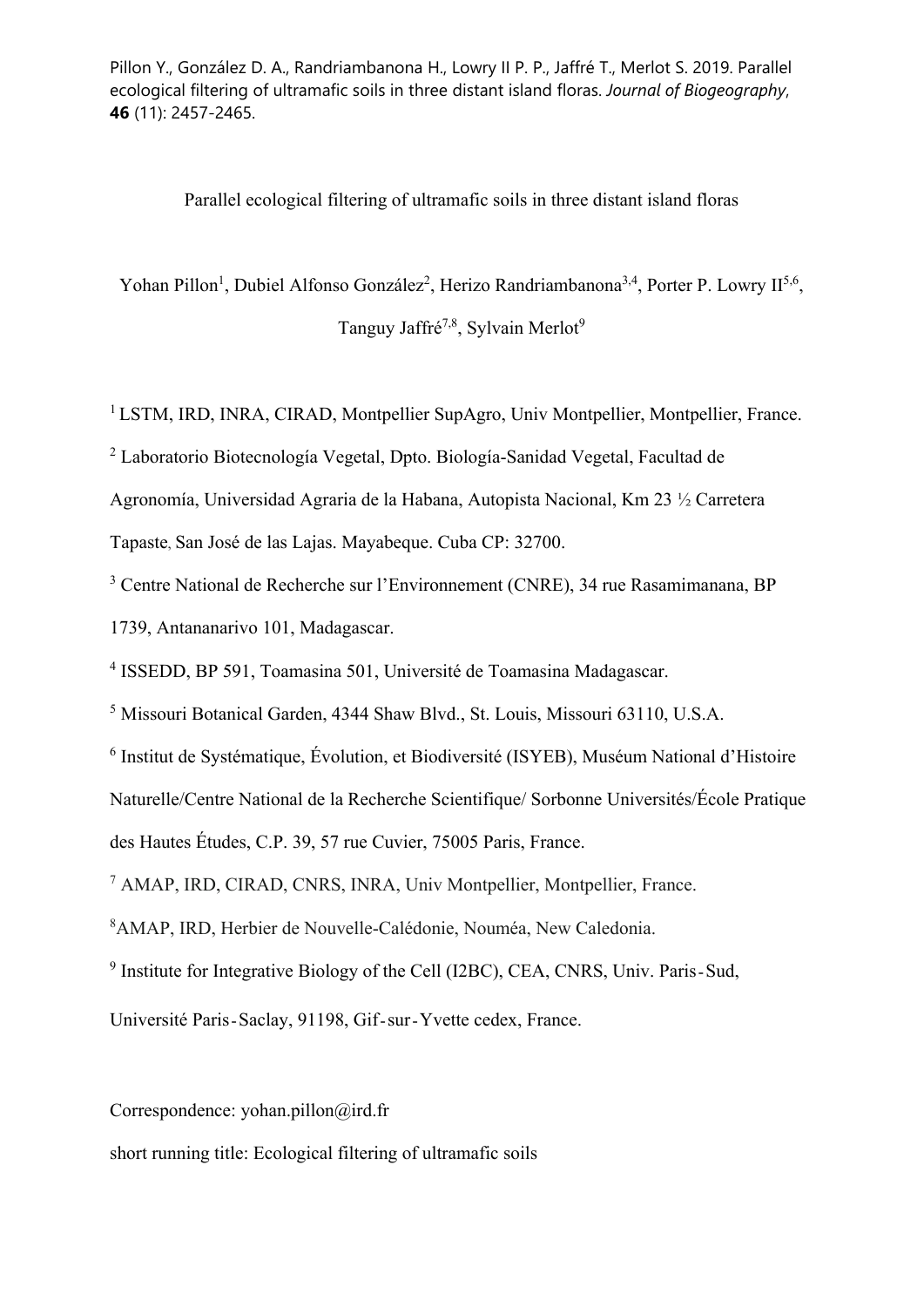#### **Abstract**

**Aim:** Alexander von Humboldt observed that plant communities on different continents but under similar climatic conditions shared few common species but often contained representatives of the same genera or higher taxonomic groups. To test if this observation can be extended to substrate type, we explored whether a phylogenetic signature could be seen among floras growing on ultramafic substrates that present challenging edaphic conditions for plant growth and are well-known for their distinctive vegetation.

**Location:** Cuba, Madagascar, New Caledonia

**Taxon:** Angiosperms

**Methods:** We compared the floras of Cuba, Madagascar and New Caledonia to test whether the same plant families were under- or over-represented on the ultramafic substrates of the three islands.

**Results:** Pair-wise comparisons showed that plant orders and families tended to have the same behaviour on the three islands, i.e. ultramafic substrates filtered (in favour of or against) the same plant groups in the three biogeographical distinct areas. The COM clade (comprising Celastrales, Oxalidales, and Malpighiales) appears to be over-represented on ultramafic substrates in all three islands and contains over half of the world's known nickel hyperaccumulators.

**Main conclusions:** Our analyses provide support for Humboldt's observation by showing that ecological sorting can favor the same plant lineages in similar environments in different biogeographical regions.

KEYWORDS: ecological filtering, disharmony, exaptation, island, niche conservatism, nickel hyperaccumulator, serpentine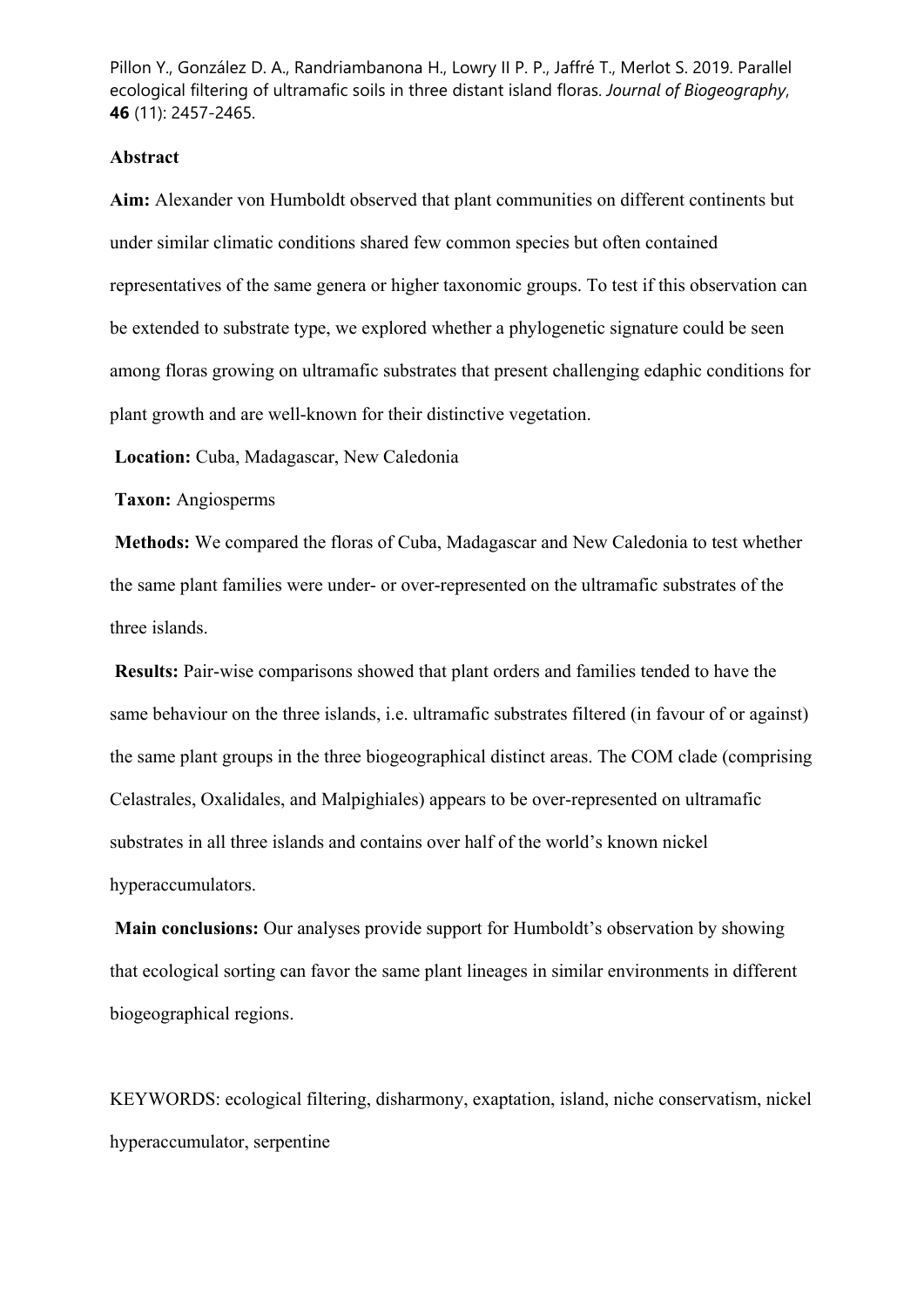#### 1 | INTRODUCTION

*" Quand la nature n'offre pas les mêmes espèces, elle se plaît à répéter les mêmes genres » [When Nature does not offer the same species, she likes to repeat the same genera]* 

A. von Humboldt (1814, p. 601)

 During his many travels, Alexander von Humboldt was able to observe the floras of many regions of the world with contrasting climates. He noticed that the same grass species could be found in Switzerland or along the Magellan strait, and the same violet occurred on top of the volcano on Tenerife and in the Pyrenees Mountains (Humboldt & Bonpland, 1814, p. 601). He was puzzled by the possible migration of plants across oceans or areas with an inhospitable climate. He acknowledged that the number of species shared by the Old and New Continents may not be as great as previously thought, but speculated that the highest mountains of tropical America probably have plantains, valerians, sandworts, buttercups, medlars, oaks, and pines that look like the European ones but belong to different species (Humboldt & Bonpland, 1814, p. 602). Thus, the same genera or closely-related genera belonging to the same tribe (Humboldt & Bonpland, 1814, p. 602) are to be expected in regions with the same climatic conditions.

Long distance dispersal is now acknowledged as a major force in biogeography (de Queiroz, 2005), and even improbable dispersal between islands in different oceans has been shown (Le Roux et al., 2014). When plants disperse over long distances from continents to islands, they will often occupy areas with similar ecological conditions (Carlquist, 1974 p. 81). Lineages have a tendency to retain the same ecological traits or niche characteristics through time and speciation events, which has been termed phylogenetic niche conservatism (Ackerly, 2003; Crisp & Cook, 2012; Wiens et al., 2010). It has been shown, for example,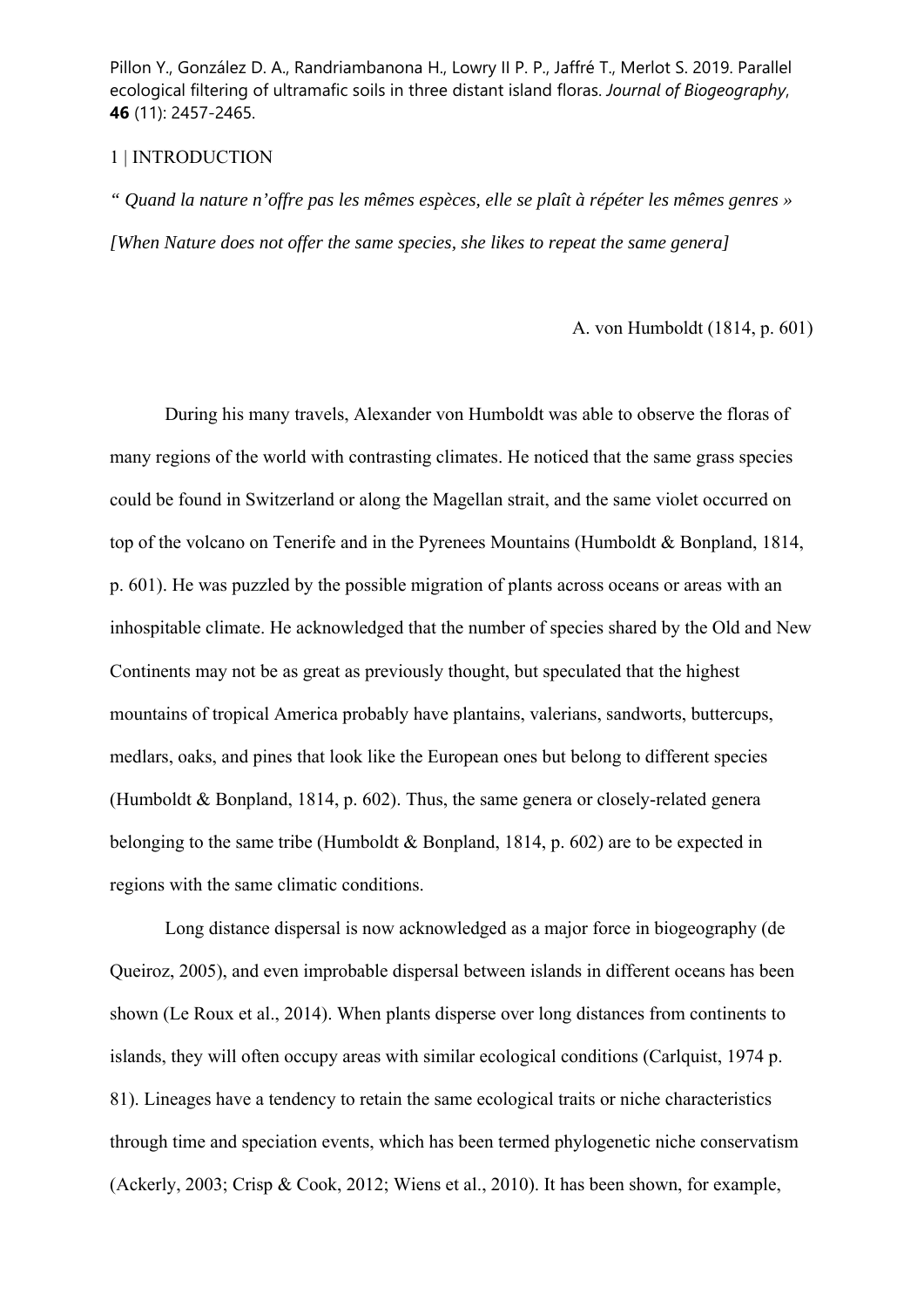that plants tend to occupy similar biomes after transoceanic dispersal across southern continents (Crisp et al., 2009). The assemblage of a community such as the Mediterraneantype woody vegetation of California (chaparral) involved not only adaptation but also niche conservatism (Ackerly, 2004). Indeed, the small leaves and low specific leaf area of several plant lineages, characteristic of Mediterranean vegetation, are features that were often already present in their ancestors before dispersal from their ancestral subtropical biome. The greater success of lineages that already possess a suitable combination of functional traits for their novel niche has been termed ecological sorting (Ackerly, 2003, 2004).

Evidence for niche conservatism and ecological sorting in plants comes primarily from studies on biome preferences (e.g. Ackerly, 2004; Crisp et al., 2009). These mechanisms are likely to operate in plant responses to edaphic conditions. For example, Stebbins (1974, p. 43) noted a "selective inertia" leading to a preference of Ericaceae for acid soils, Caryophyllaceae for mineral-rich substrates, and Chenopodiaceae for saline or sub-saline soils. Habitat filtering can be expected to be more obvious in extreme environments such as on ultramafic substrates. Soils derived from ultramafic rocks (including serpentine) offer challenging conditions for plant development because of their low content in essential nutrients (N, P, K), a strong imbalance in their Mg:Ca ratio, high concentrations of certain metals (Ni, Co, Cr, etc.), and low water availability leading to stress, as well as their fire-prone vegetation (Kazakou, Dimitrakopoulos, Baker, Reeves, & Troumbis, 2008; Proctor, 2003). Outcrops of ultramafic rocks are often covered with a distinctive vegetation that includes narrowly endemic species, e.g. in California (Safford, Viers, & Harrison, 2005), Cuba (Borhidi, 1996), and New Caledonia (Wulff et al., 2013). Previous work has suggested that ultramafic substrates may have acted as a filter that could explain the over- or under-representations of certain plant families (i.e. disharmony) on the island of New Caledonia (Pillon, Munzinger, Amir, & Lebrun, 2010).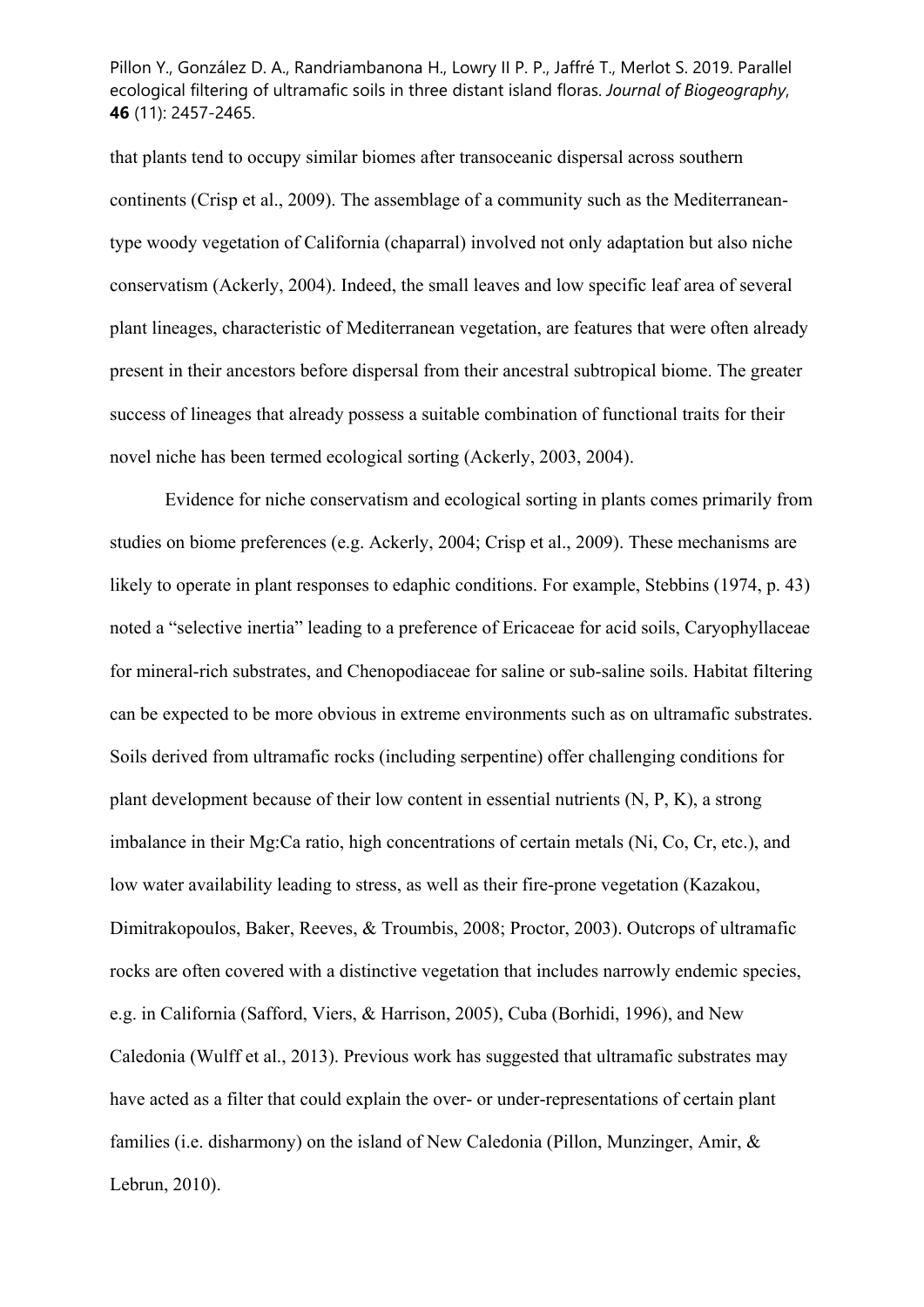To test the ecological filtering effects of ultramafic substrates, Cuba, Madagascar, and New Caledonia represent an ideal comparative system. Ultramafic outcrops are found on all three islands, which occur in three different oceans and belong to distinct floristic kingdoms or subkingdoms (Takhtajan, 1986). They share very few species and are thus almost totally independent systems, but share more higher rank taxa and are sufficiently diverse to permit a broad sampling of the tree of life. In this insular context, the total pool (i.e. the entire island) from which the ultramafic flora is most likely derived is easily defined and characterized. We have intentionally limited our study to tropical islands, thus excluding temperate floras, to limit possible effects of climate as a filtering factor. In order to see if Humboldt's observation can be expanded to edaphic conditions, we tested whether the same families tended to be selected for or against on the ultramafic substrates of all three islands, and thereby demonstrate whether soil can be a driver of ecological sorting. Assuming that ultramafic floras should be a random subset of the total flora for each island, we measured how each family deviates from this null-model and assessed if their behaviour was consistent between islands.

## 2 | MATERIAL AND METHODS

#### 2.1 | Model systems

 The southwest Pacific island of New Caledonia has a continental basement that emerged above sea level ca. 37 My ago, when it was covered with ultramafic substrates that now occupy one third  $(5,470 \text{ km}^2)$  of the surface of Grande Terre, the main island (Cluzel, Chiron, & Courme, 1998; Pelletier, 2006). New Caledonia's biota is considered to have reached the island via long-distance dispersal from neighbouring areas, particularly Australasia (Grandcolas et al., 2008). Mount Humboldt (1,617 m), the second highest peak of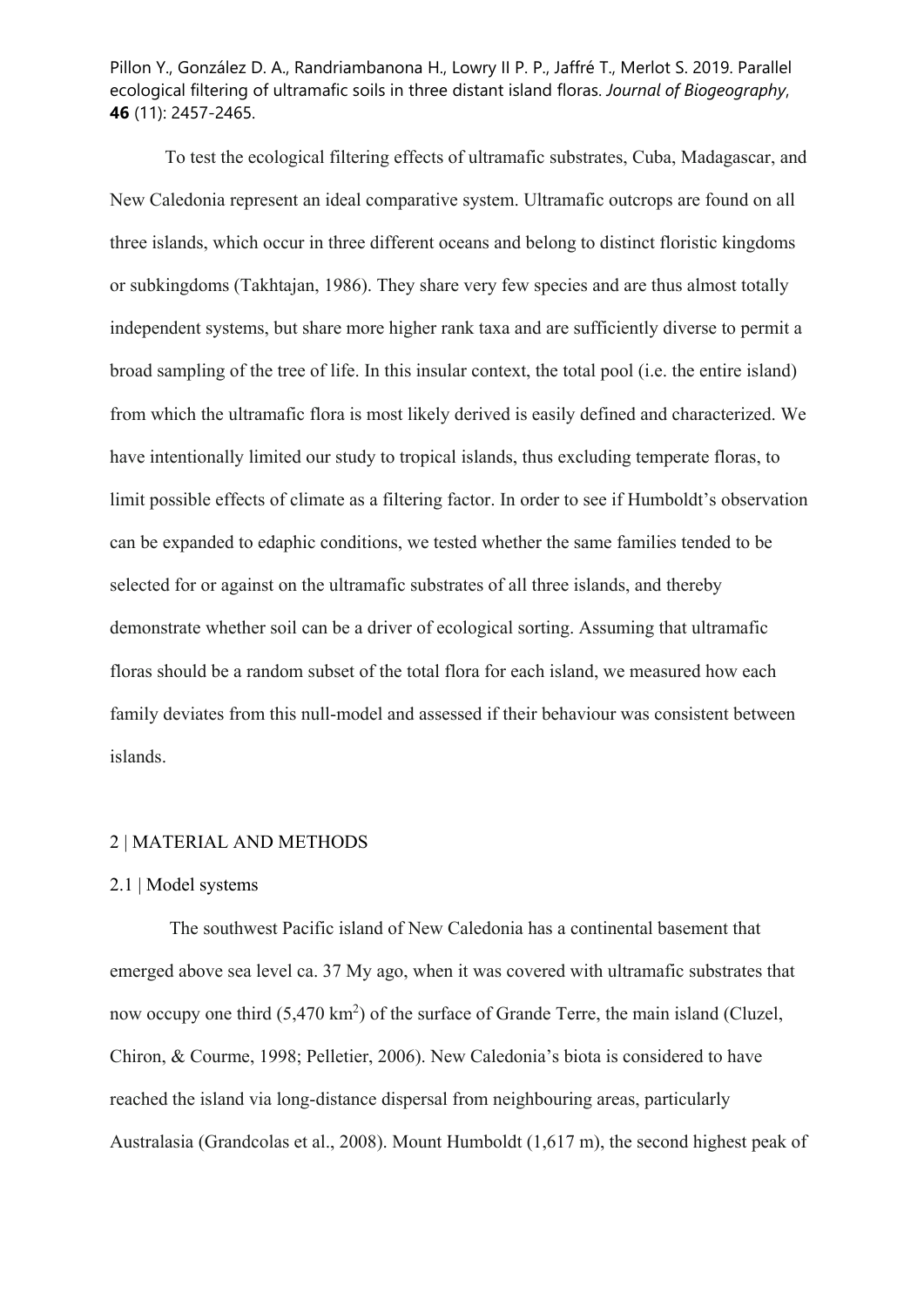New Caledonia, entirely comprised of ultramafic rocks, is a nature reserve and a major centre of micro-endemism (Bradford & Jaffré, 2004; Munzinger, McPherson, & Lowry, 2008).

The island of Cuba emerged 30-35 My ago (Iturralde-Vinent & MacPhee, 1999; Iturralde-Vinent, 2006), and according to the GAARlandia hypothesis, ancestors of a portion of the terrestrial biota may have colonized the island through a land bridge with South America (Ali, 2012; Iturralde-Vinent & MacPhee, 1999). Nevertheless, long-distance dispersal seems to have been the dominant source of colonizers among seed plants (Nieto-Blázquez, Antonelli, & Roncal, 2017). Ultramafic substrates, recorded on Cuba by Humboldt (1826), cover c.  $7\%$  (2,700 km<sup>2</sup>) of the island, including areas of ancient origin (10-30 My) in the Western and Eastern regions (Finko, Korin, & Formell, 1967), while Cuba's central ultramafic area was exposed more recently (< 1My, Zonn, 1968). Alejandro de Humboldt National Park is a UNESCO World Heritage Site in eastern Cuba with great biological and geological diversity, including ultramafic-adapted ecosystems.

Madagascar is a portion of Gondwana that was located between the Tanzania-Mozambique coast, India and Antarctica prior to its detachment from the African continent starting at the end of the Jurassic (about <140 My), followed by the separation of India in the late Cretaceous (<83 My, Fröhlich, 1996). While a small portion of Madagascar's rich flora may thus have an ancient continental (vicariant) origin, recent reviews indicate that subsequent dispersal has played an important role (Buerki, Devey, Callmander, Phillipson, & Forest, 2013; Yoder & Nowak, 2006). Ultramafic soils are rare in Madagascar, but a lateritic nickel deposit occurs at Ambatovy, which covers an area of  $12 \times 7$  km at an elevation of approximately 1,000 m above sea level on Madagascar's eastern escarpment (Delbos & Rantoanina, 1961) and has been dated to c. 89-91 My (Melluso et al., 2005). Botanical inventories of the area were recently conducted and several micro-endemic species have been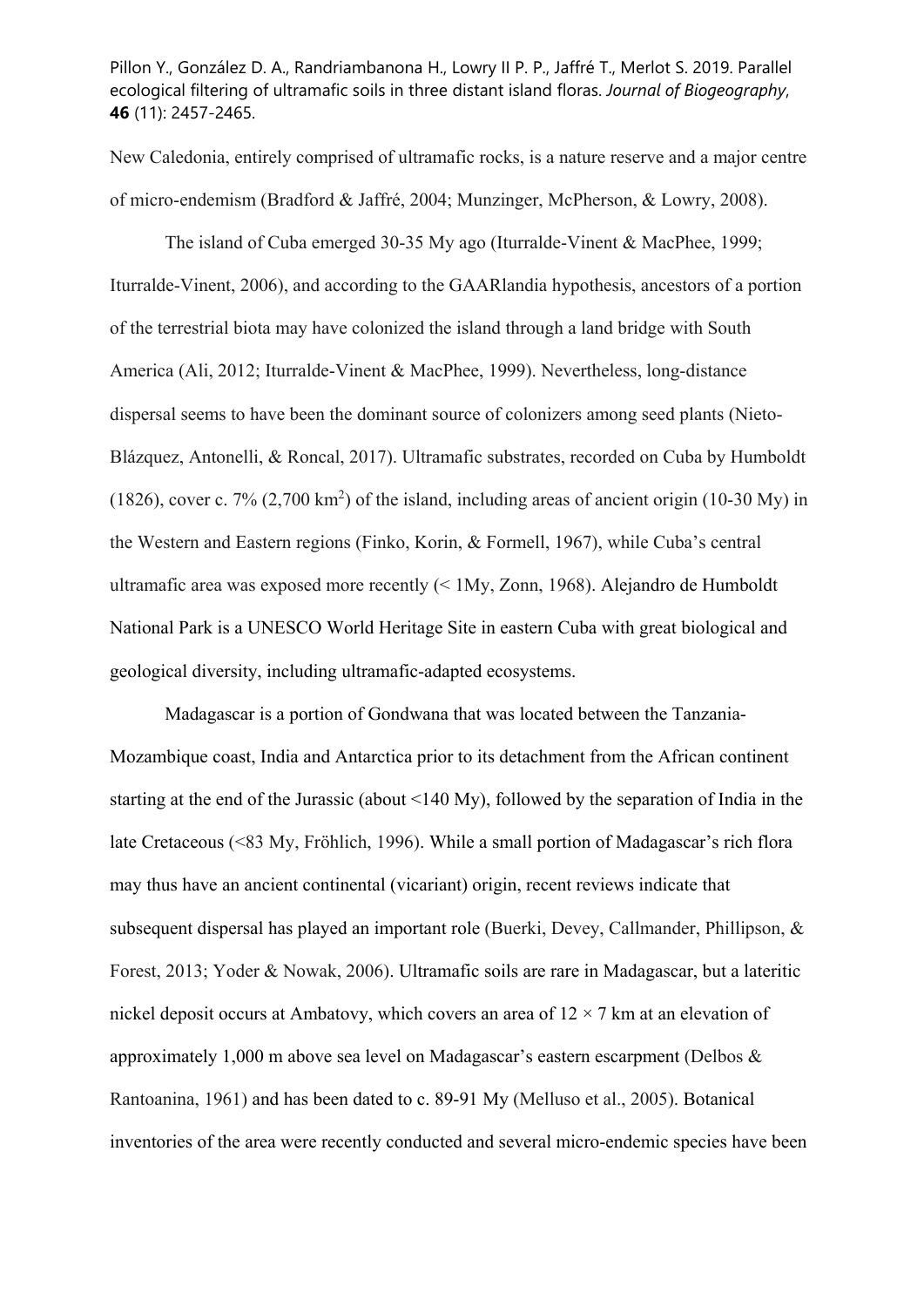reported (Phillipson, Lowry, Andriamahefaviro, Antilahimena, & Birkinshaw, 2010), most of which have now been also found in surrounding areas (Madagascar Catalogue, 2019).

## 2.2 | Data sets

For the flora of New Caledonia, we used the list of native species occurring on ultramafic substrates from Isnard et al. (2016) and the complete checklist of the indigenous flora from FLORICAL (Morat et al., 2012, updated ; Munzinger et al., 2016). For the flora of Madagascar, we used the plant checklist from the Ambatovy-Analamay region (Phillipson et al., 2010), the main ultramafic outcrop of the island, and the complete checklist from the Madagascar Catalogue (Callmander et al., 2011; Madagascar Catalogue, 2019 accessed 15/09/2016) taking into account only native species. In Cuba, we developed a partial checklist of plants (appendix S1 in supporting information) occurring on ultramafic substrate by compiling lists from various regions and sources: Guamuhaya (Glaría, González-Torres, Iturralde, & Granados, 2006) Lomas de Galindo (Lara, Lópes García, Garcia, & Iturralde, 1999; Robledo, Ortega, & Rodríguez, 2009), Yamanigüey (Valdés, Rodríguez, & Iturralde, 1986), Central Cuba (Franco, Herrera, Castañeda, Noa, & Oviedo, 2016), and the Oriental Region of Cuba (Quesada, 2011). We removed synonyms and non-native species using Greuter & Rodríguez (2016), which also served as a checklist for the entire Cuban flora. Our analyses were restricted to flowering plants.

## 2.3 | Representation indices

To quantify the under- or over-representation of plant families, we defined a representation index. For each plant family and each island, we first calculated the expected number of species  $(N_{exp,i})$  that should be observed on ultramafic substrates if they represented a random subset of the entire flora.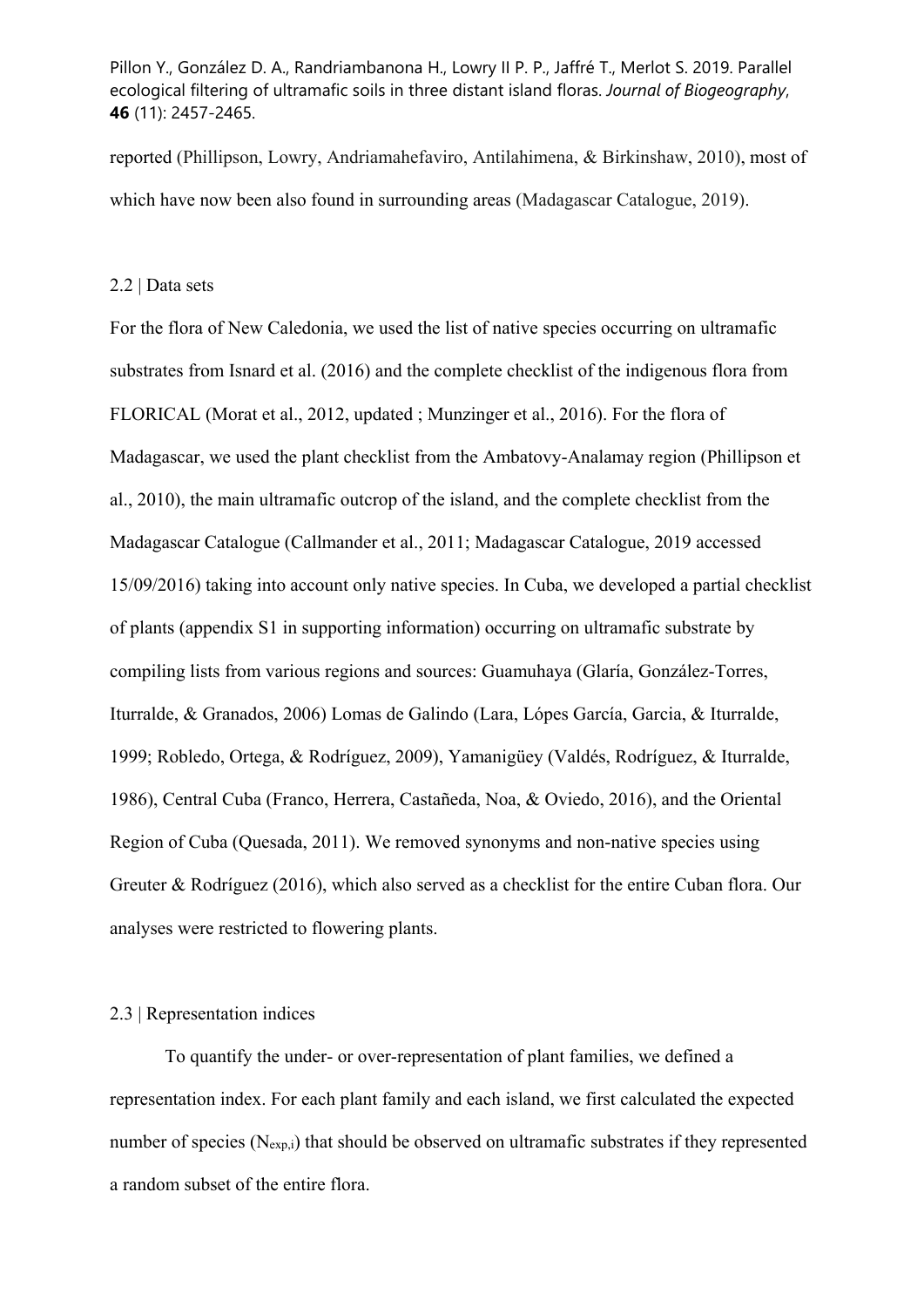$$
N_{exp,i} = N_{T,i} \cdot \frac{M_{um}}{M_T} \,,
$$

where  $N_{\text{Li}}$  is the total number of species of family i on the island,  $M_{\text{um}}$  is the total number of species across all families on ultramafic substrates, and  $M<sub>T</sub>$  is the total number of species across all families on the island. A representation index (Ri) was calculated for each family, as follows (neglog transformation):

$$
R_i = sign(N_{obs,i} - N_{exp,i}).\ln(1 + |N_{obs,i} - N_{exp,i}|)
$$

where  $N_{obs,i}$  is the observed number of species in family i on ultramafic substrate.  $R_i$  is positive for over-represented families and negative for under-represented families. The more the number of species observed in a family deviates from expectation, the larger the absolute value of the index is. Representation indices were calculated in the same way for each angiosperm order.

 We also identified the families that were significantly under- or over-represented by comparing their number of species on ultramafic substrates compared to that expected under a null hypothesis where the flora on this substrate was a random subset of the entire island flora. We tested deviation from a normally distributed sampling, applying a Bonferroni correction for multiple tests.

#### 2.4 | Phylogenetic patterns

Since closely related families are expected to be similar in many ways, spurious correlations between characters can be inferred if families are treated as independent replicates. To circumvent this bias, Felsenstein (1985) introduced a method called pairwise independent contrasts. It involves the comparison of the variables (X and Y) between two lineages (1 and 2) descending from the same node and the calculation of contrasts  $(X_2-X_1; Y_2-Y_1)$ . Contrasts are calculated for pairs of lineages that descend from the same node, but are phylogenetically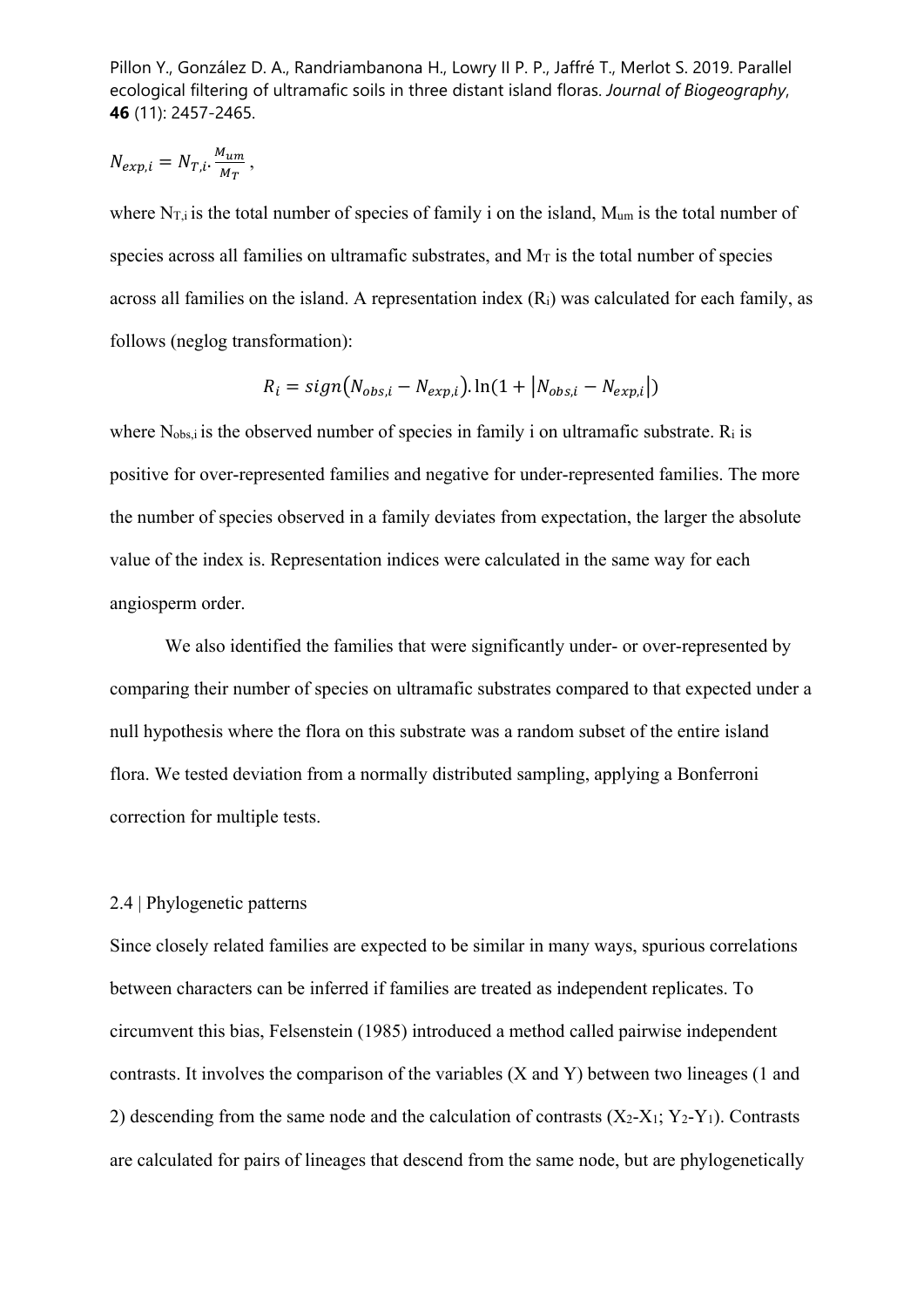independent. A positive correlation between contrasts indicates a positive correlation between X and Y, free of phylogenetic bias. Such an approach requires knowledge of phylogenetic relationships between families. We used the family-level phylogenetic tree of the angiosperms from Magallón et al. (2015), which includes 366 of 416 currently recognized plant families, representing over 99% of global angiosperm species diversity and over 97% of each of the three floras investigated. This tree was also simplified to build a tree of angiosperm orders. Pairwise independent contrasts of the representation indices between the three possible island pairs were calculated using PHYLOCOM 4.2 (Webb, Ackerly, & Kembel, 2008).

## 2.5 | Concordance between all three islands

 Independent contrasts cannot be used to compare three variables. To test concordance between representation of families on the three islands considered, we classified the families naturally present on all of them in four categories, those that have more species than expected on all three islands, on two islands, on a single island, or on none (i.e. under-represented on all islands). We compared this to a null-model distribution, where under- and overrepresentation is completely independent between islands. For example, if the proportions of under-represented families in Cuba, Madagascar, and New Caledonia are 0.3, 0.5 and 0.46, the expected proportion of families under-represented on all three islands should be  $0.3 \times 0.5$  $\times$  0.46 = 0.1403. We compared the observed distribution and the distribution under the nullmodel using a  $\chi^2$  test. Note that this approach is not free of phylogenetic effects, contrary to independent contrasts.

### 3 | RESULTS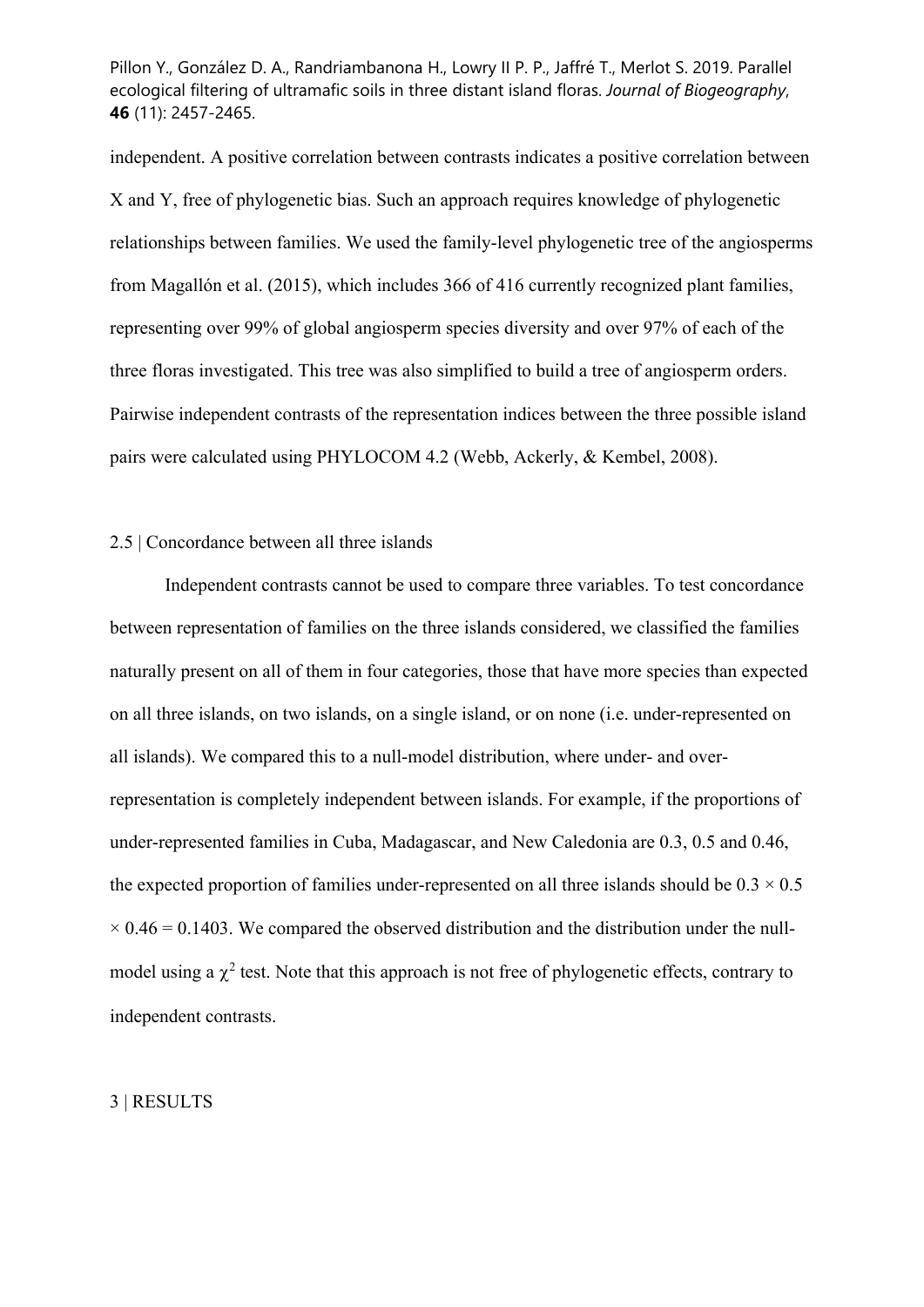Between 115 and 136 plant families included in the phylogenetic analysis of Magallón et al. (2015) were shared between pairs of the three islands examined, viz. Cuba, Madagascar and New Caledonia. The relationships between contrasts of representation indices of the floras for each island pair are plotted in Figure 1. Within sister family pairs, the better represented family (based on number of species) on ultramafic substrates on a given island was generally also better represented on ultramafics on the other island, a situation observed in a significant proportion of family pairs (table 1). When we compared orders, we also found a significant relationship between representation indices on each island pair. When we compared the 120 families that were represented on all three islands, more often than expected by chance, these families were over- or under-represented on ultramafic substrates on all three islands ( $\chi^2$  = 9.017, p = 0.029, Figure 2). Fabaceae, Malvaceae, and Poaceae were under-represented on all three islands, and significantly so on Madagascar and New Caledonia (Appendix S2 & S3). Clusiaceae and Erythroxylaceae were over-represented on all three islands, and significantly so in Madagascar and Cuba. The same pattern was observed among the 46 orders represented on Cuba, Madagascar and New Caledonia, which were overor under-represented on ultramafic substrate on all three islands more often than expected by chance ( $\chi^2$  = 11.777, p = 0.008, Figure 3).

A group of interest is the COM clade, which comprises the orders Celastrales, Oxalidales, and Malpighiales (figure 3). These three orders are over-represented on all three islands and the clade contains an important number of families that are over-represented on ultramafic substrates on some or all three islands. As a whole, this group has an excess of species on ultramafic substrate, compared to random expectation, of 56% in Madagascar, 50% in Cuba, and 10% in New Caledonia.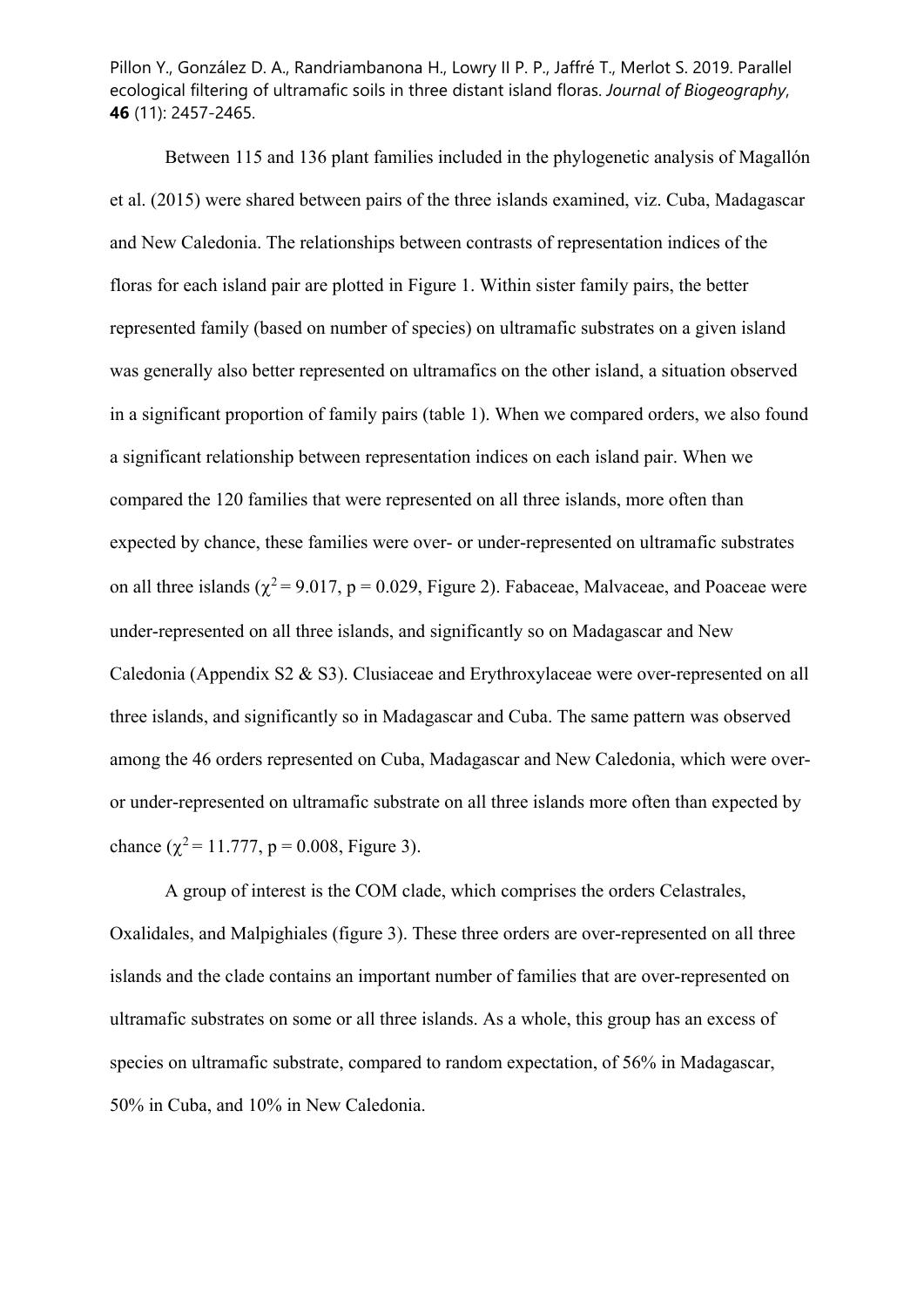#### 4 | DISCUSSION

This study indicates that the same plant families tend to be over-represented (e.g. Clusiaceae, Phyllanthaceae, Salicaceae) or under-represented (e.g. Acanthaceae, Fabaceae, Malvaceae, Acanthaceae) on the ultramafic substrates of Cuba, Madagascar, and New Caledonia. This pattern was also observed at higher levels, as the same orders tended to be over- or under-represented on ultramafic substrates of the three islands. The phylogenetic signal observed here is rather deep considering that it can be detected at the family and ordinal levels. Indeed, molecular clocks (Magallón et al., 2015) indicate that most angiosperm families are older than the biota of Cuba or New Caledonia and most of that of Madagascar.

Our comparison involves three islands with a high rate of endemism, each located in a different biogeographical setting. It seems unlikely that direct dispersal from ultramafic substrate on one island to another, could account for more than a small portion of the taxonomic similarities between these communities. Recruitment from the local pool of species appears more likely, which suggests that ecological sorting processes (Ackerly, 2003) were at play. Some ancestral characteristics of plant families (e.g. exaptation, Ackerly, 2004; Gould & Vrba, 1982) probably contributed to their greater success on ultramafic substrates on all three islands.

Plants capable of adapting to ultramafic substrates may have descended in most cases from an evolutionary precursor (Marazzi et al., 2012) that belongs to a group in which this adaptation is more likely to evolve. The traits, or exaptation (Gould & Vrba, 1982), that would confer on a plant a greater success on ultramafic substrates remain to be identified. The constrains of such environment are multiple, including low nutrients, high Mg:Ca ratio, high concentrations of metals, etc. (Kazakou et al., 2008; Proctor, 2003). Sclerophylly has been associated with drought tolerance and soil nutrient deficiency (Salleo & Nardini, 2000), and is indeed a common feature in New Caledonia's scrubland (maquis) on ultramafic substrate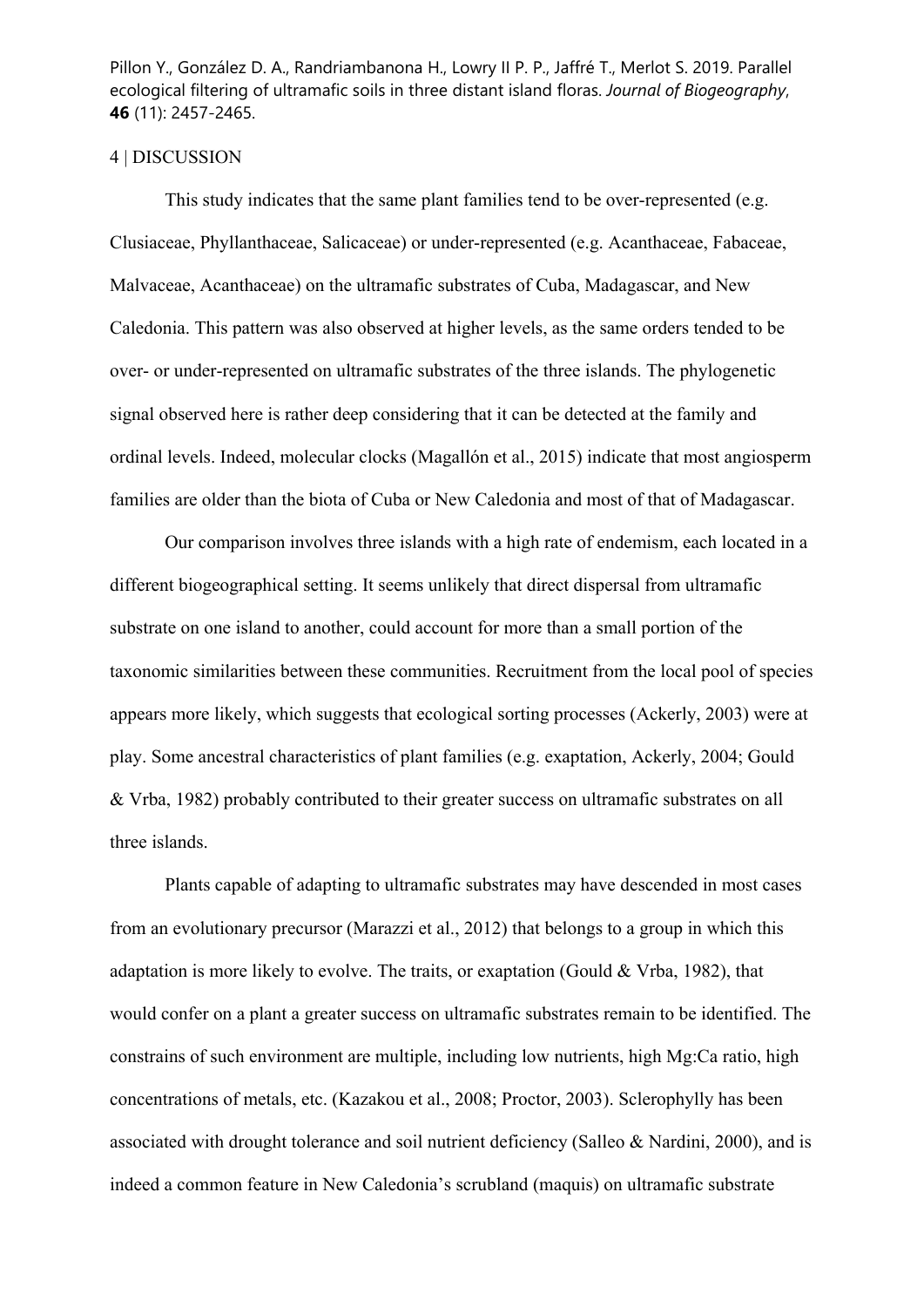(Read, Sanson, de Garine-Wichatitsky, & Jaffré, 2006). Recent genetic and genomic studies have revealed in Brassicaceae species that several genes coding for proteins involved in the transport of nutrients (e.g. Ca, Mg, K) and transition metals (e.g. Fe, Ni) are linked to adaptation to serpentine (Arnold et al., 2016; Bradshaw Jr, 2005; Sobczyk, Smith, Pollard, & Filatov, 2017; Turner, Bourne, Von Wettberg, Hu, & Nuzhdin, 2010). Among these candidate genes, transporters of the Ferroportin/IREG family were shown to transport Ni in Brassicaceae and some other plant families (Halimaa et al., 2014; Meier et al., 2018; Merlot et al., 2014; Morrissey et al., 2009; Schaaf et al., 2006), and could therefore constitute a link between adaptation to ultramafic soils and Ni hyperaccumulation. The latter qualifies plants that accumulate particular metals in their leaves to levels that may be hundreds or thousands of times greater than is normal for most plants (Reeves et al., 2018). In a majority of cases, this trait has been recorded on ultramafic substrate and could be seen as an extreme case of specialization to these edaphic conditions. Genes involved in metal transport may thus characterise the evolutionary precursors of plants adapted to ultramafic substrates. Most of our knowledge on adaptation to ultramafic substrates and metal hyperaccumulation is derived from the mostly temperate and herbaceous Brassicaceae. Although this family favours ultramafic substrates elsewhere (Europe, California), a preference was not observed on the tropical islands studies here, where the family is poorly represented (less than 10 species on each island). Further studies on the genes involved in metal transport on a phylogenetically broad range of tropical plants would be necessary to draw any broad conclusions.

The COM clade stands out for its over-representation on ultramafic substrates on all three islands. Members of this clade also seem to have a predisposition to become nickel hyperaccumulators (Pillon et al., 2010), a syndrome strongly associated with ultramafic substrates. The COM clade represents just 7.1% of angiosperm species but 51% of the known nickel hyperaccumulators ( Reeves et al., 2018, Global hyperaccumulator database, 2018).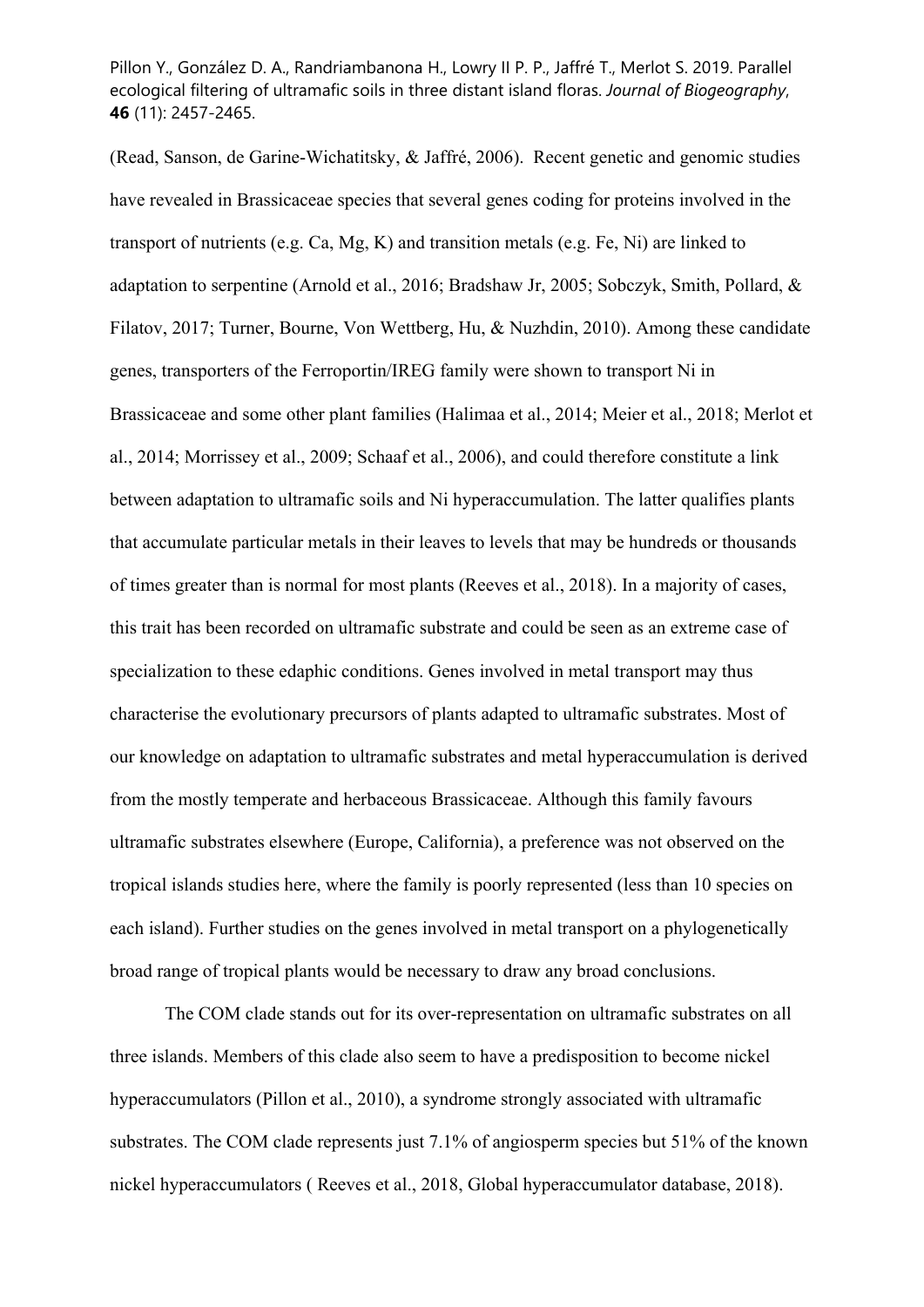Interestingly, this group is sister to the Cucurbitales-Fabales-Fagales-Rosales clade, also known as the nitrogen-fixing clade (Griesmann et al., 2018; Soltis et al., 1995; Werner, Cornwell, Sprent, Kattge, & Kiers, 2014), generally under-represented on ultramafic substrates (Figure 3). Their exact relationship is nevertheless not fully resolved (Angiosperm Phylogeny Group IV, 2016; Sun et al., 2015). The ancient divergence between these two large clades could be associated with the rise of contrasting nutritional strategies. Similarly the order Caryophyllales is characterized by a prevalence of sodium hyperaccumulators and the high frequency of halophytes (White et al., 2017). This is in line with a certain evolutionary conservatism of nutritional traits, particularly on nutrient-poor soils, suggested by Verboom et al. (2017). Future studies may identify further physiological features that characterise the large clades within angiosperms, which have mostly been defined based on molecular phylogenetic evidence (Angiosperm Phylogeny Group IV, 2016).

Because of the lack of a robust phylogeny of all angiosperm genera, we could not test whether ecological sorting on ultramafic substrates holds true at the generic level. Nevertheless, it can be noted that *Garcinia* (Clusiaceae), *Phyllanthus* (Phyllanthaceae), *Psychotria* (Rubiaceae), and *Weinmannia* (Cunoniaceae) are present on ultramafic substrates in Cuba, Madagascar, and New Caledonia, but represented in each case by distinct islandendemic species. Remarkably, nickel hyperaccumulation has been recorded in *Psychotria* and *Phyllanthus* on both Cuba and New Caledonia (Reeves, 2003), but has not yet been investigated on Madagascar. Our results thus corroborate the observation made by Humboldt (1814) over two centuries ago that the same genera may be found on different continents under similar ecological conditions. Although Humboldt's comment was mostly inspired by climatic considerations, our study shows that it can be extended to edaphic preferences. Modern comparative approaches enable statistical tests of Humboldt's statement, and future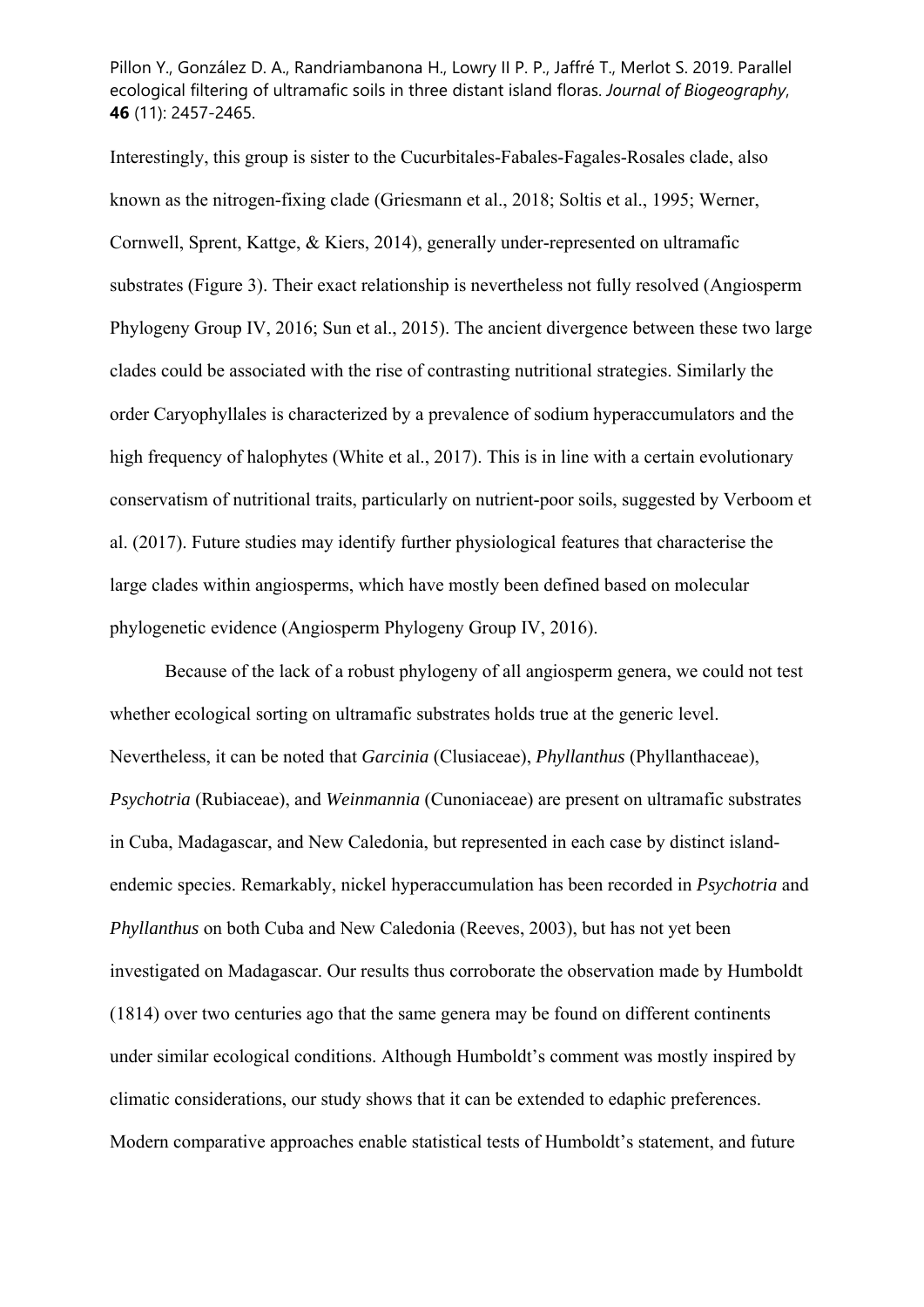genetic studies may identify exaptations that underly ecological sorting at broad biogeographic scales.

## ACKNOWLEDGMENTS

We thank L. Barrabé for help with phylogenetic analyses and R. B. Iturralde for assistance with compiling the bibliography. Peter Linder, Félix Forest, and three anonymous reviewers made helpful comments on previous versions of the manuscript. S.M. and D.A.G. were supported by funding from the CNRS (Defi Enviromics Gene-4-Chem) and from the Cooperation and Cultural Action Service of the French Embassy in Cuba.

## DATA AVAILABILITY STATEMENT

The partial checklist of plants occurring on ultramafic substrate in Cuba is provided in Appendix 1.

Authors' contributions. Y.P. conceived the study and conducted the analyses; D.A.B., H.R., P.P.L. and T.J. contributed data; D.A.B., H.R., P.P.L., S.M., T.J. and Y.P. drafted the manuscript.

## SUPPORTING INFORMATION

Additional supporting information may be found online in the Supporting Information section at the end of the article.

## BIOSKETCH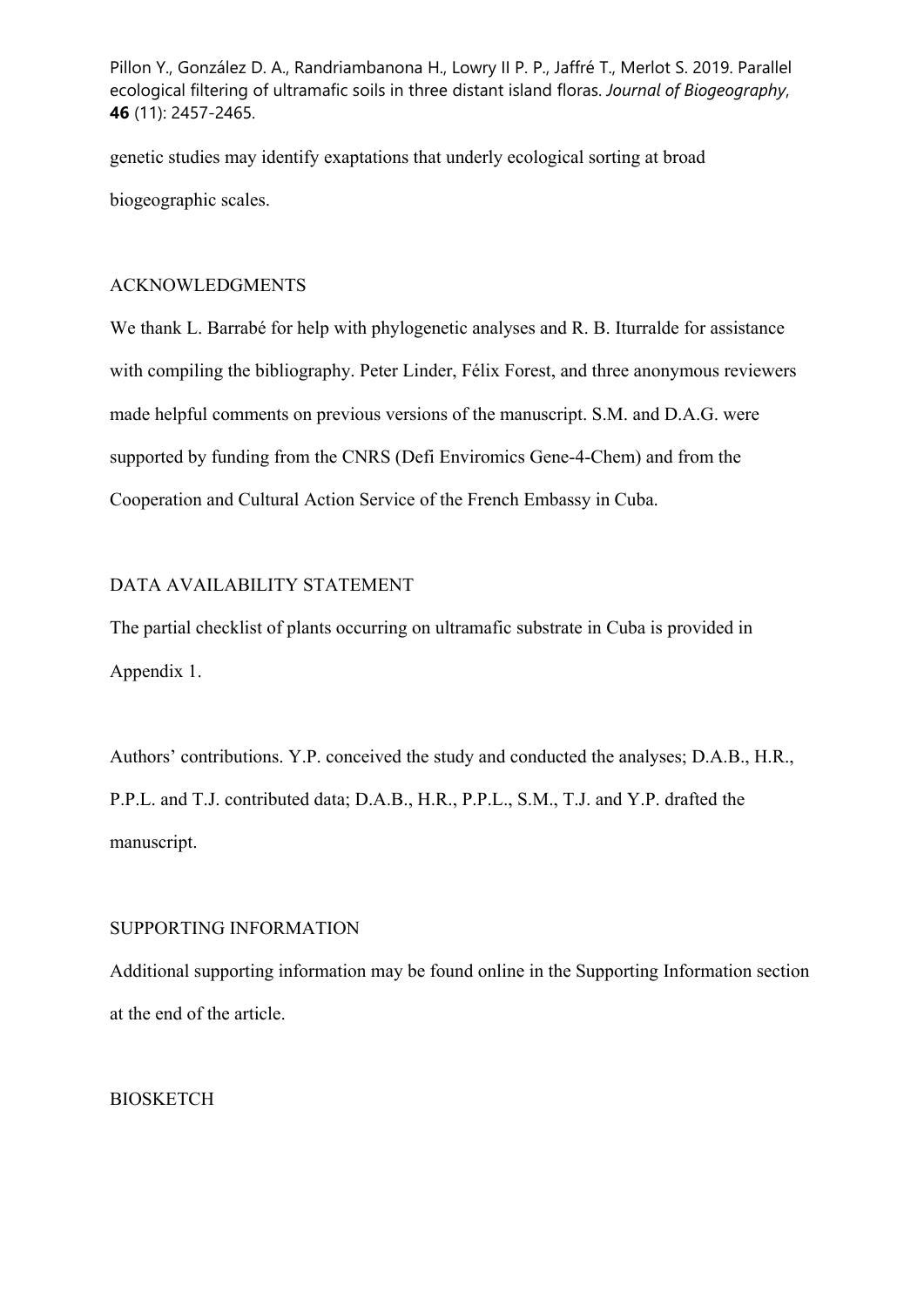The authors have broad interest in the ecology, systematics and evolution of the flora of Cuba, Madagascar, and New Caledonia, including the ecosystems on ultramafic soils, their restoration, and metal accumulating plants.

#### References

- Ackerly, D. D. (2003). Community assembly, niche conservatism, and adaptive evolution in changing environments. *International Journal of Plant Science*, *64*(S3), S165–S184.
- Ackerly, D. D. (2004). Adaptation, niche conservatism and convergence: comparative studies of leaf evolution in the California chaparral. *The American Naturalist*, *163*(4), 654– 671.
- Ali, J. R. (2012). Colonizing the Caribbean: is the GAARlandia land-bridge hypothesis gaining a foothold. *Journal of Biogeography*, *39*, 431–433.
- Angiosperm Phylogeny Group IV. (2016). An update of the Angiosperm Phylogeny Group classification for the orders and families of flowering plants: APG IV. *Botanical Journal of the Linnean Society*, *181*(1), 1–20. doi: 10.1111/boj.12385
- Arnold, B. J., Lahner, B., DaCosta, J. M., Weisman, C. M., Hollister, J. D., Salt, D. E., … Yant, L. (2016). Borrowed alleles and convergence in serpentine adaptation. *Proceedings of the National Academy of Sciences*, *113*(29), 8320–8325. doi: 10.1073/pnas.1600405113
- Borhidi, A. (1996). *Phytogeography and vegetation ecology of Cuba*. Budapest: Akadémiai Kiadó.
- Bradford, J. C., & Jaffré, T. (2004). Plant species microendemism and conservation of montane maquis in New Caledonia: two new species of *Pancheria* (Cunoniaceae) from the Roche Ouaïème. *Biodiversity and Conservation*, *13*, 2253–2273. doi: 10.1023/B:BIOC.0000047901.33761.3c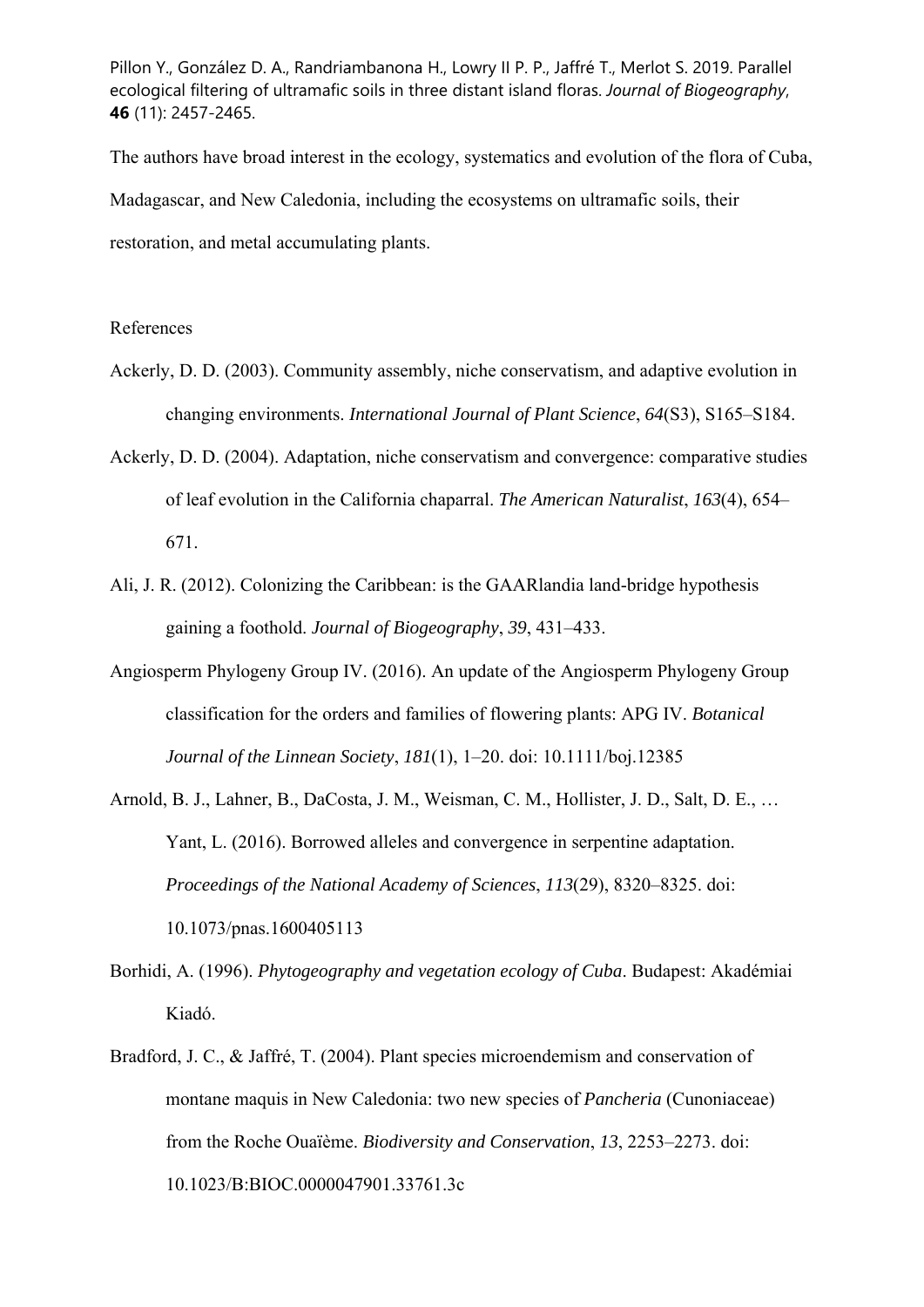- Bradshaw Jr, H. D. (2005). Mutations in CAX1 produce phenotypes characteristics of plants tolerant to serpentine soils. *New Phytologist*, *167*, 81–88.
- Buerki, S., Devey, D. S., Callmander, M. W., Phillipson, P. B., & Forest, F. (2013). Spatiotemporal history of the endemic genera of Madagascar. *Botanical Journal of the Linnean Society*, *171*(2), 304–329.
- Callmander, M. W., Phillipson, P. B., Schatz, G. E., Andriambolonera, S., Rabarimanarivo, M. W., Rakotonirina, N., … Lowry II, P. P. (2011). The endemic and non-endemic vascular flora of Madagascar updated. *Plant Ecology and Evolution*, *144*(2), 121–125.

Carlquist, S. (1974). *Island Biology*. New York: Columbia University Press.

- Cluzel, D., Chiron, M. D., & Courme, M.-D. (1998). Upper Eocene unconformity and preobduction events in New Caledonia. *Comptes-Rendus de l'Académie Des Sciences. Science de La Terre et Des Planètes*, *327*, 485–491.
- Crisp, M. D., Arroyo, M. T. K., Cook, L. G., Gandolfo, M. A., Jordan, G. J., McGlone, M. S., … Linder, H. P. (2009). Phylogenetic biome conservatism on a global scale. *Nature*, *458*, 754–756.
- Crisp, M. D., & Cook, L. G. (2012). Phylogenetic niche conservatism: what are the underlying evolutionary and ecological causes? *New Phytologist*, *196*(3), 681–694.
- de Queiroz, A. (2005). The resurrection of oceanic dispersal in historical biogeography. *Trends in Ecology and Evolution*, *20*(2), 68–73.
- Delbos, L., & Rantoanina, M. (1961). *Travaux du bureau géologique N°160*. Tananarive: Service Géologique.
- Felsenstein, J. (1985). Phylogenies and the comparative method. *The American Naturalist*, *125*(1), 1–15.
- Finko, V. I., Korin, I. Z., & Formell, C. F. (1967). Sobre la edad de la cortea del intemperismo y las lateritas de Cuba. *Revista Geologica. Academia de Ciencias de Cuba*, *1*, 29–47.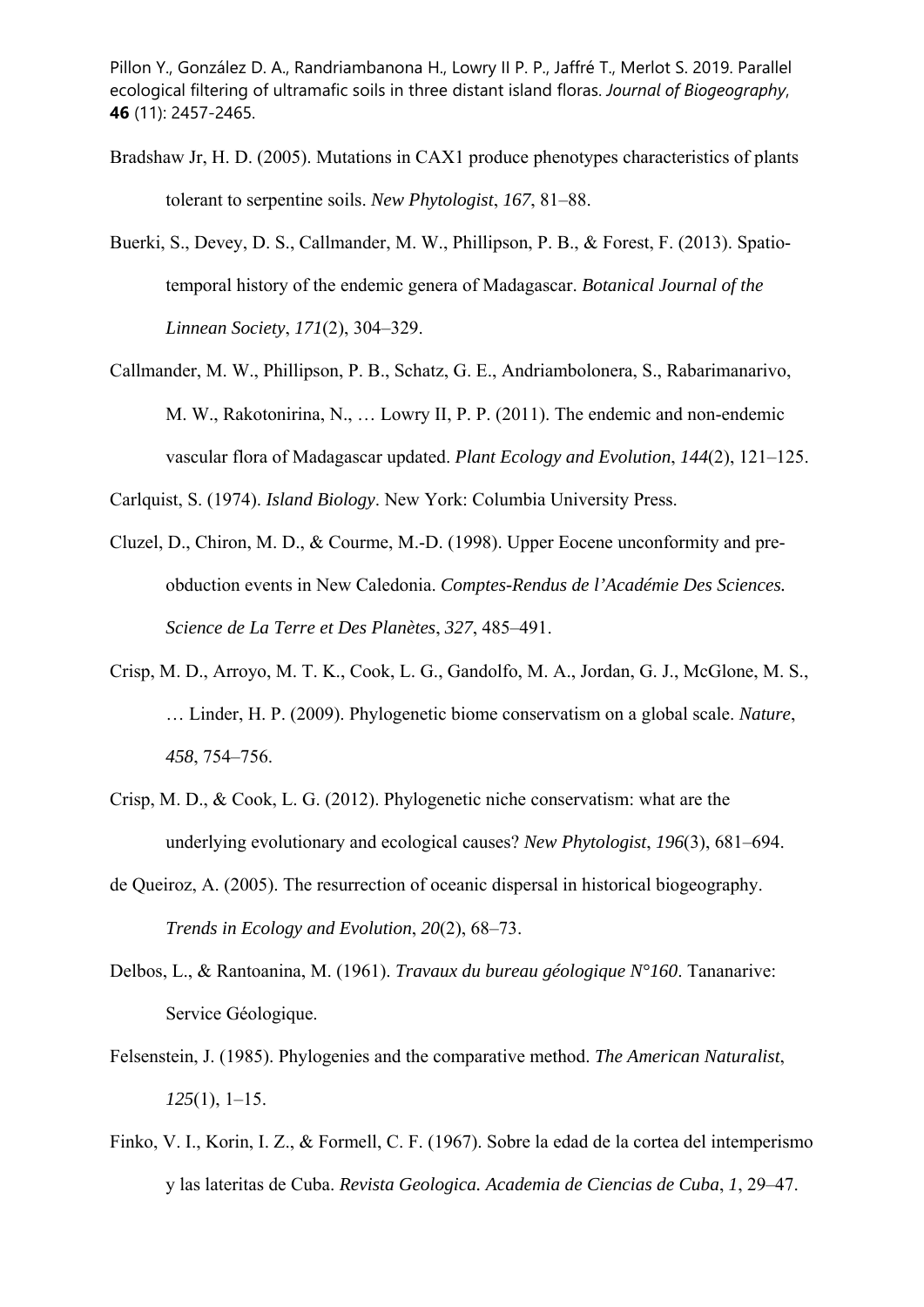- Franco, F., Herrera, P., Castañeda, I., Noa, A., & Oviedo, R. (2016). Motembo, a serpentine center of plant evolution in Cuba and the West Indies. *Metodos En Ecología i Systemática*, *11*(3), 51–74.
- Fröhlich, F. (1996). La position de Madagascar dans le cadre de l'évolution géodynamique et de l'environnement de l'océan Indien. In W. R. Lourenço (Ed.), *Biogéographie de Madagascar* (pp. 19–26). Paris: Société de Biogéographie-Muséum-ORSTOM.
- Glaría, A. V., González-Torres, L. R., Iturralde, R. B., & Granados, E. B. (2006). Flora de la región ultramáfica (serpentinícola) de Guamuhuya. *Revista Del Jardin Botánico Nacional*, *27*, 75–84.
- Gould, S. J., & Vrba, E. S. (1982). Exaptation—a missing term in the science of form. *Paleobiology*, *8*(1), 4–15.
- Grandcolas, P., Murienne, J., Robillard, T., Desutter-Grandcolas, L., Jourdan, H., Guilbert, E., & Deharveng, L. (2008). New Caledonia: a very old Darwinian island? *Philosophical Transactions of the Royal Society of London B*, *363*, 3309–3317.
- Greuter, W., & Rodríguez, R. R. (2016). *The spermatophyta of Cuba: a preliminary checklist*. Berlin: Botanischer Garten und Botanishes Museum Berlin-Dahlem.
- Griesmann, M., Chang, Y., Liu, X., Song, Y., Haberer, G., Crook, M. B., … Cheng, S. (2018). Phylogenomics reveals multiple losses of nitrogen-fixing root nodule symbiosis. *Science*, *361*(6398), 144+. doi: 10.1126/science.aat1743
- Halimaa, P., Lin, Y.-F., Ahonen, V. H., Blande, D., Clemens, S., Gyenesei, A., … Tervahauta, A. I. (2014). Gene expression differences between *Noccaea caerulescens* ecotypes help to identify candidate genes for metal phytoremediation. *Environmental Science & Technology*, *48*(6), 3344–3353. doi: 10.1021/es4042995

Humboldt, A. von. (1826). *Essai politique sur l'île de Cuba*. Paris: Librairie de Gide fils.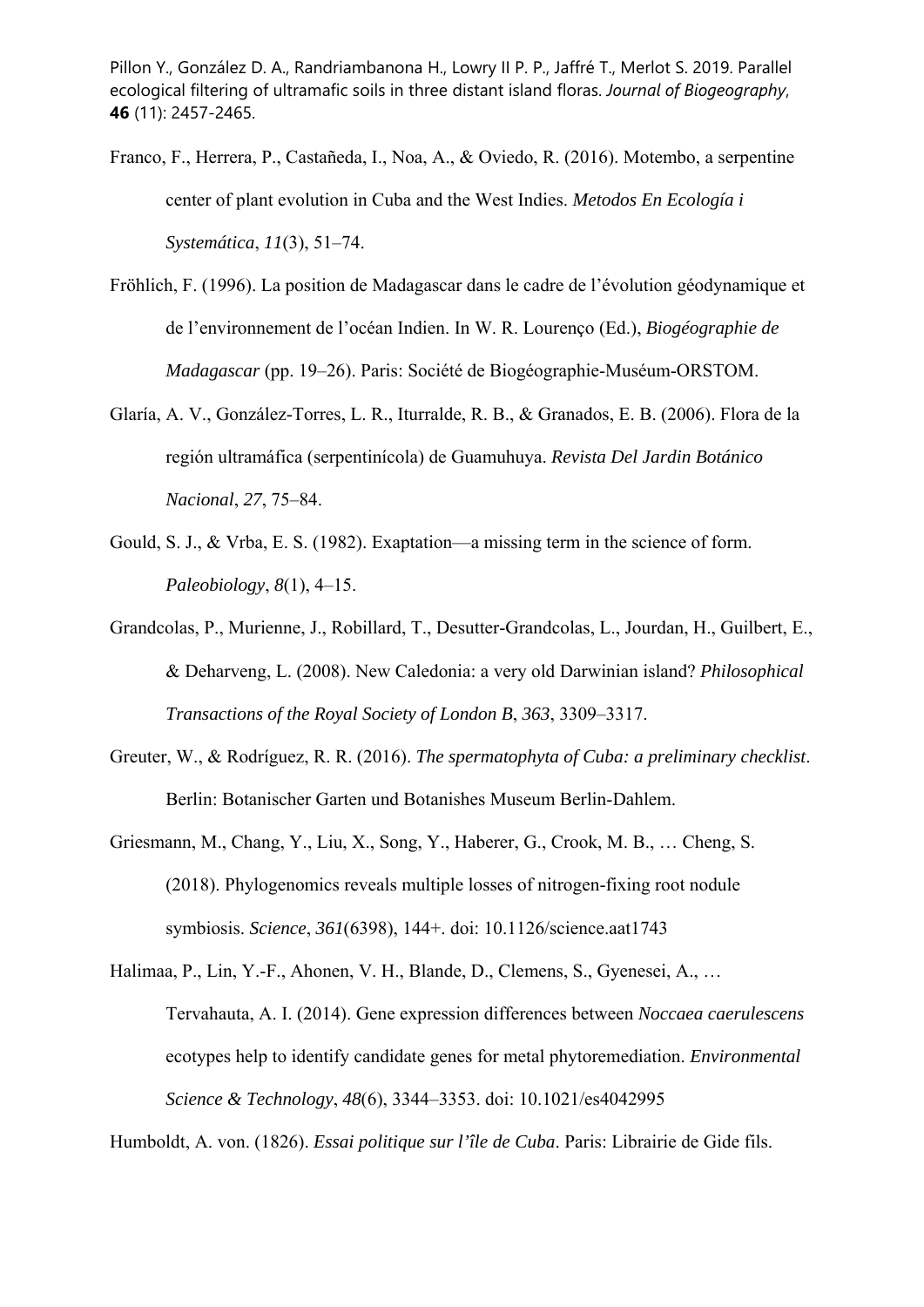- Humboldt, A. von, & Bonpland, A. (1814). *Voyage aux régions équinoxiales du nouveau monde*. Paris: F. Schoell.
- Isnard, S., L'Huillier, L., Rigault, F., & Jaffré, T. (2016). How did the ultramafic soils shape the flora of the New Caledonian hotspot? *Plant and Soil*, *403*(1–2), 53–76. doi: 10.1007/s11104-016-2910-5
- Iturralde-Vinent, M.A., & MacPhee, R. D. E. (1999). Paleogeography of the Caribbean region: implications for Cenozoic biogeography. *Bulletin of the American Museum of Natural History*, *238*, 1–95.
- Iturralde-Vinent, M. A. (2006). Meso-cenozoic Caribbean paleogeography: implications for the historical biogeography of the region. *International Geology Review*, *48*(9), 791– 827. doi: 10.2747/0020-6814.48.9.791
- Kazakou, E., Dimitrakopoulos, P. G., Baker, A. J. M., Reeves, R. D., & Troumbis, A. Y. (2008). Hypotheses, mechanisms and trade-offs of tolerance and adaptation to serpentine soils: from species to ecosystem level. *Biological Reviews*, *83*, 495–508.
- Lara, J. L., Lópes García, P. I., Garcia, E. P., & Iturralde, R. B. (1999). Recuperación natural de la flora serpentinícola en "Lomas de Galindo": una alternativa de conservación. *Revista Del Jardin Botánico Nacional*, *20*, 31–39.
- Le Roux, J., Strasberg, D., Rouget, M., Morden, C. W., Koordom, M., & Richardson, D. (2014). Relatedness defies biogeography: the tale of two island endemics (*Acacia heterophylla* and *A. koa*). *New Phytologist*, *204*(1), 230–242.
- Madagascar Catalogue. (2019). *Catalogue of the plants of Madagascar*. Retrieved from www.tropicos.org/Project/Madagascar
- Magallón, S., Gómez-Acevedo, S., Sánchez-Reyes, L. L., & Hernández-Hernández, T. (2015). A metacalibrated time-tree documents the early rise of flowering plant phylogenetic diversity. *New Phytologist*, *207*(2), 437–453. doi: 10.1111/nph.13264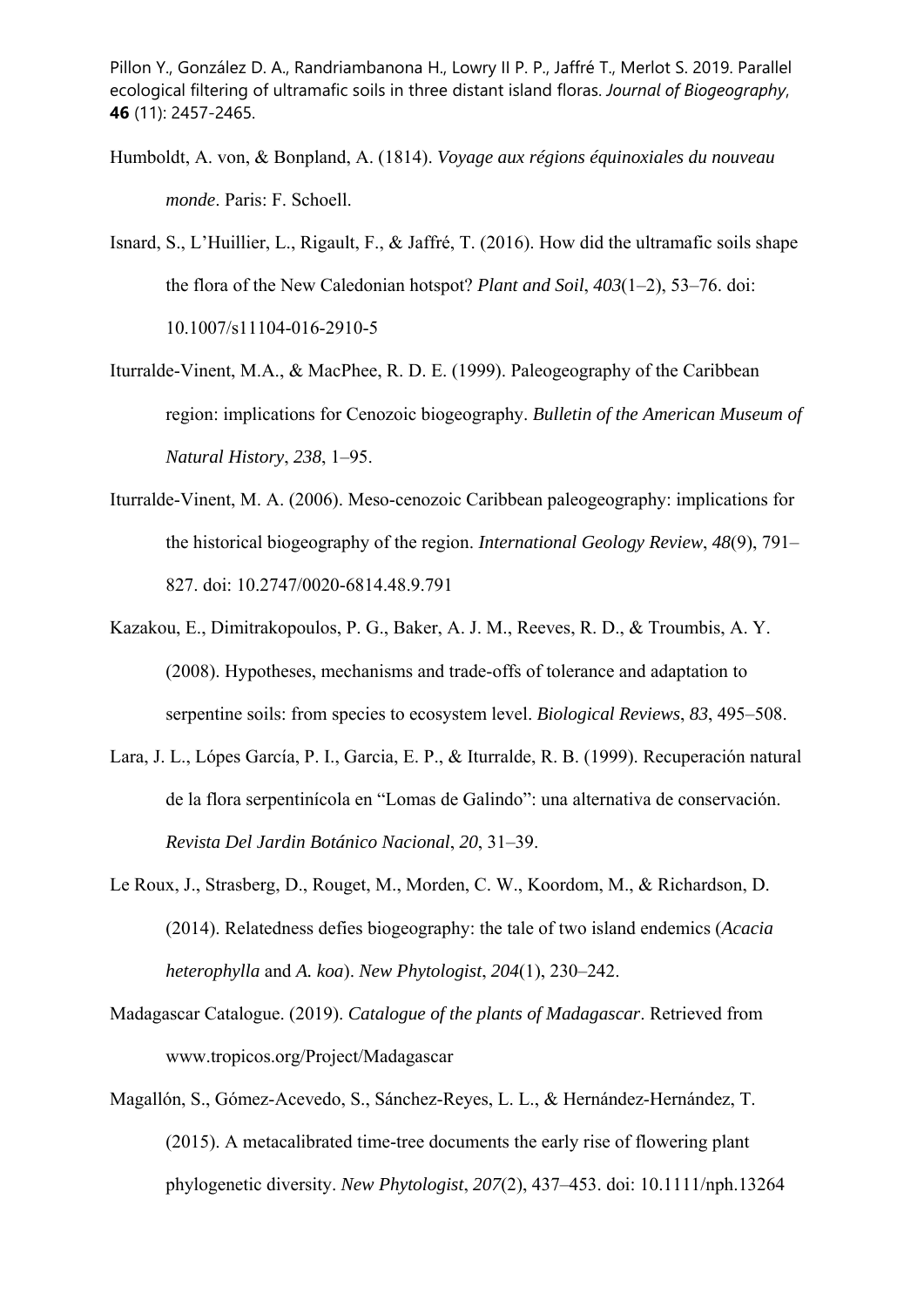- Marazzi, B., Ané, C., Simon, M. F., Delgado-Salinas, A., Luckow, M., & Sanderson, M. J. (2012). Locating evolutionary precursors on a phylogenetic tree. *Evolution*, *66*(12), 3918–3930.
- Meier, S. K., Adams, N., Wolf, M., Balkwill, K., Muasya, A. M., Gehring, C. A., … Ingle, R. A. (2018). Comparative RNA-seq analysis of nickel hyperaccumulating and nonaccumulating populations of *Senecio coronatus* (Asteraceae). *The Plant Journal*, *95*(6), 1023–1038. doi: 10.1111/tpj.14008
- Melluso, L., Morra, V., Brotzu, P., Tommasini, S., Renna, M. R., Duncan, R. A., … D'Amelio, F. (2005). Geochronology and petrogenesis of the Cretaceous Antampombato–Ambatovy complex and associated dyke swarm, Madagascar. *Journal of Petrology*, *46*(10), 1963–1996. doi: 10.1093/petrology/egi044
- Merlot, S., Hannibal, L., Martins, S., Martinelli, L., Amir, H., Lebrun, M., & Thomine, S. (2014). The metal transporter *PgIREG1* from the hyperaccumulator *Psychotria gabriellae* is a candidate gene for nickel tolerance and accumulation. *Journal of Experimental Botany*, *65*(6), 1551–1564.
- Morat, P., Jaffré, T., Tronchet, F., Munzinger, J., Pillon, Y., Veillon, J. M., & Chalopin, M. (2012). The taxonomic reference base Florical and characteristics of the native vascular flora of New Caledonia. *Adansonia*, *34*(2), 179–221.
- Morrissey, J., Baxter, I. R., Lee, J., Li, L., Lahner, B., Grotz, N., … Guerinot, M. L. (2009). The ferroportin metal efflux proteins function in iron and cobalt homeostasis in *Arabidopsis*. *The Plant Cell*, *21*(10), 3326–3338. doi: 10.1105/tpc.109.069401
- Munzinger, J., McPherson, G., & Lowry, P. P. (2008). A second species in the endemic New Caledonian genus *Gastrolepis* (Stemonuraceae) and its implications for the conservation status of high-altitude maquis vegetation: coherent application of the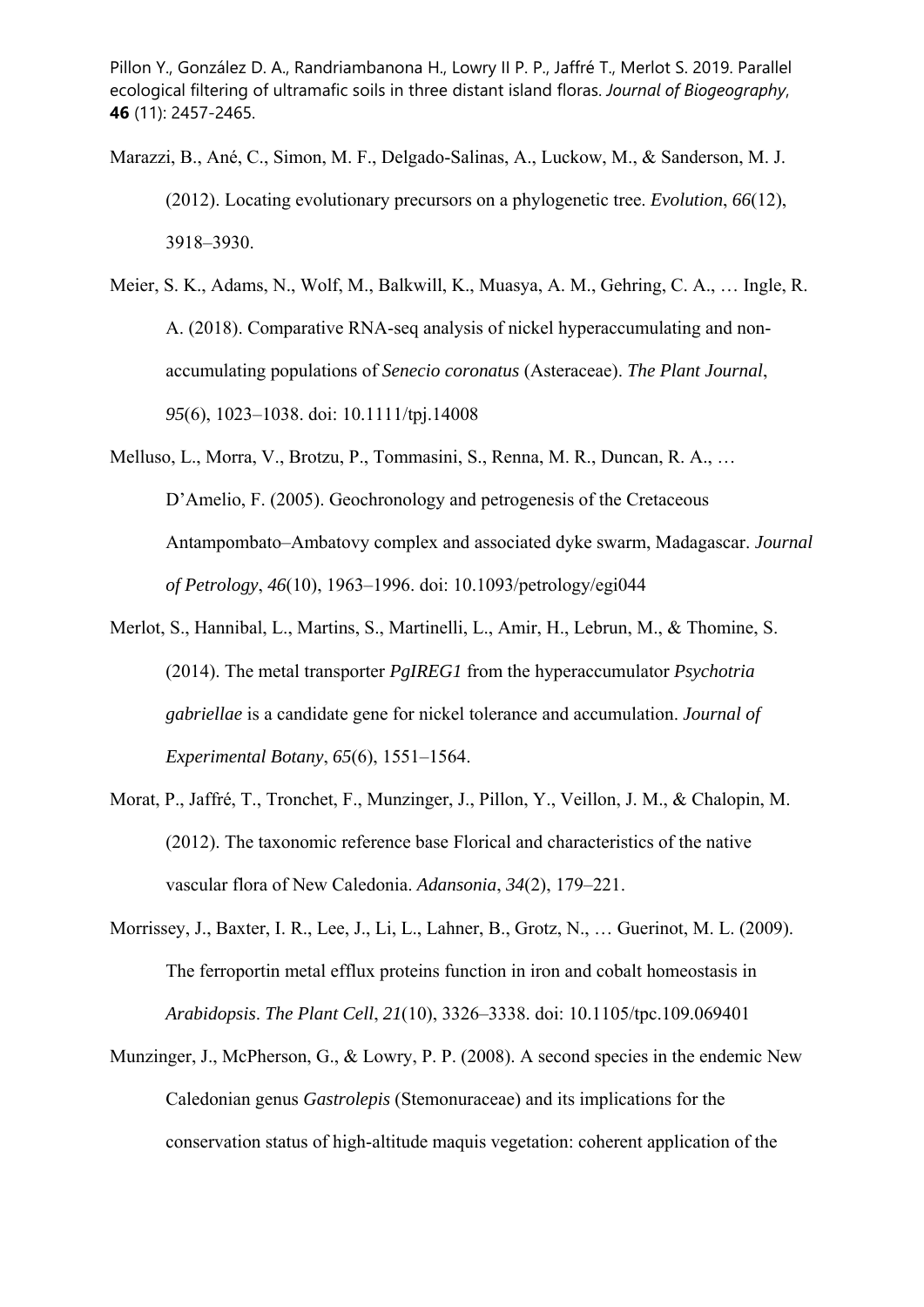IUCN Red List criteria is urgently needed in New Caledonia. *Botanical Journal of the Linnean Society*, *157*, 775–783.

- Munzinger, J., Morat, P., Jaffré, T., Gâteblé, G., Pillon, Y., Tronchet, F., … Chalopin, M. (2016). FLORICAL: checklist of the vascular indigeneous flora of New Caledonia vers. 22.IV.2016. Retrieved from http://www.botanique.nc/herbier/florical
- Nieto-Blázquez, M. E., Antonelli, A., & Roncal, J. (2017). Historical biogeography of endemic seed plant genera in the Caribbean: Did GAARlandia play a role? *Ecology and Evolution*, *7*(23), 10158–10174. doi: 10.1002/ece3.3521
- Pelletier, B. (2006). Geology of the New Caledonia region and its implications for the study of the New Caledonian biodiversity. In C. E. Payri & B. Richer de Forges (Eds.), *Compendium of marine species from New Caledonia* (pp. 17–30). Nouméa: Centre IRD de Nouméa.
- Phillipson, P. B., Lowry, P. P., Andriamahefaviro, L., Antilahimena, P., & Birkinshaw, C. (2010). Floristic inventory of the Ambatovy-Analamay mine site and comparison to other sites in Madagascar. In *Biodiversity, exploration, and conservation of the natural habitats associated with the Ambatovy project* (Malagasy Nature, pp. 44–76). Goodman, S.M., Mass, V.
- Pillon, Y., Munzinger, J., Amir, H., & Lebrun, M. (2010). Ultramafic soils and species sorting in the flora of New Caledonia. *Journal of Ecology*, *98*(5), 1108–1116. doi: 10.1111/j.1365-2745.2010.01689.x
- Proctor, J. (2003). Vegetation and soil and plant chemistry on ultramafic rocks in the tropical Far East. *Perspectives in Plant Ecology, Evolution and Systematics*, *6*, 105–124.
- Quesada, E. M. (2011). Riqueza de especies y endemismo de la erspermatófitas en las plurisilvas de la Región Oriental de Cuba. *Revista Del Jardin Botánico Nacional*, *32– 33*, 79–109.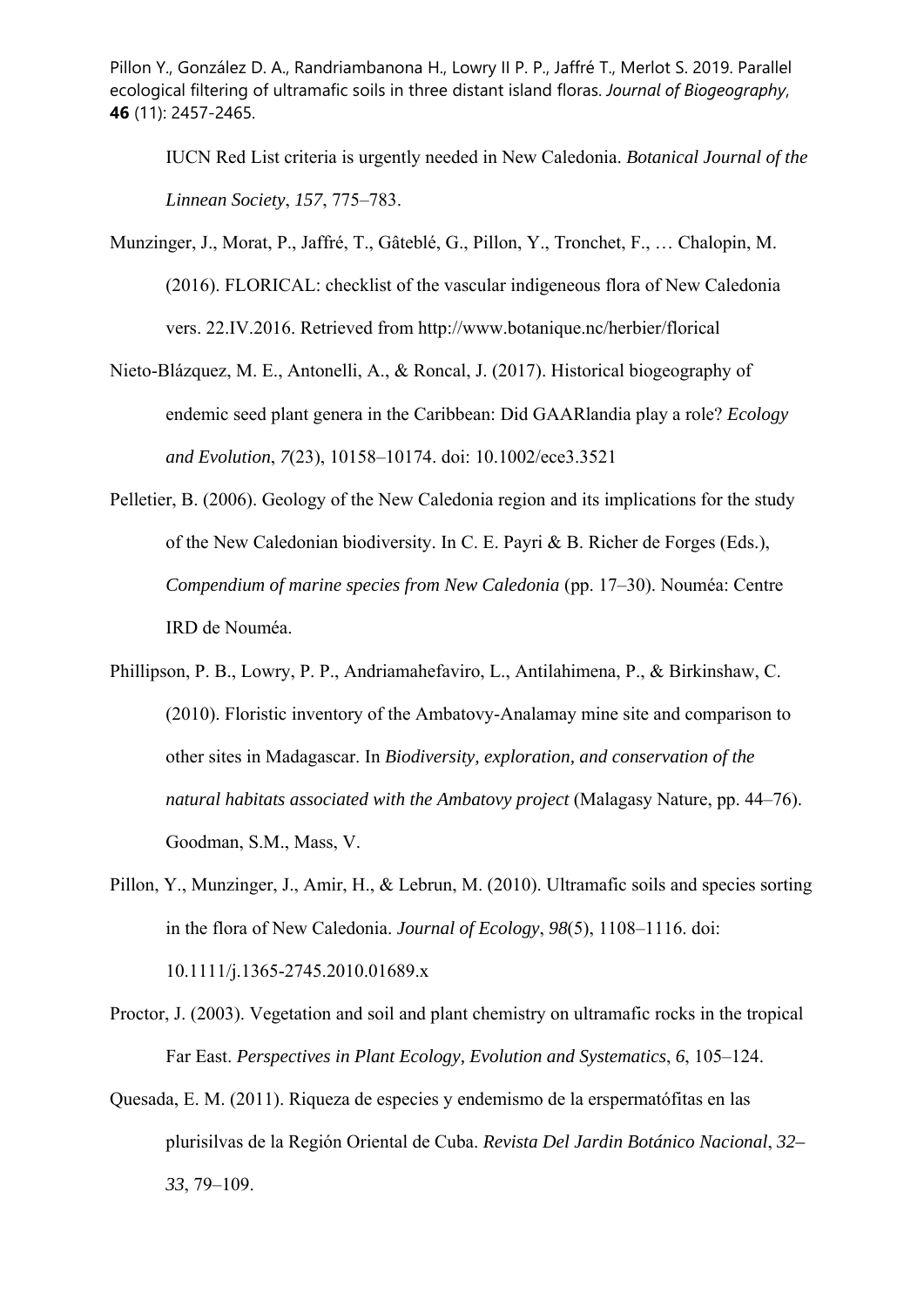- Read, J., Sanson, G. D., de Garine-Wichatitsky, M., & Jaffré, T. (2006). Sclerophylly in two contrasting tropical environments: low nutrients vs. low rainfall. *American Journal of Botany*, *93*(11), 1601–1614.
- Reeves, R. D. (2003). Tropical hyperaccumulators of metals and their potential for phytoextraction. *Plant and Soil*, *249*, 57–65.
- Reeves, R. D., Baker, A. J. M., Jaffré, T., Erskine, P. D., Echevarria, G., & van der Ent, A. (2018). A global database for plants that hyperaccumulate metal and metalloid trace elements. *New Phytologist*, *218*(2), 407–411. doi: 10.1111/nph.14907
- Robledo, A. G., Ortega, L. G., & Rodríguez, A. E. (2009). Flora i vegetación de "Lomas de Galindo" Canasí, La Habana. *Revista Del Jardin Botánico Nacional*, *30–31*, 39–50.
- Safford, H. D., Viers, J. H., & Harrison, S. P. (2005). Serpentine endemism in the California flora: a database of serpentine affinity. *Madroño*, *52*(4), 222–257.
- Salleo, S., & Nardini, A. (2000). Sclerophylly: Evolutionary advantage or mere epiphenomenon? *Plant Biosystems - An International Journal Dealing with All Aspects of Plant Biology*, *134*(3), 247–259. doi: 10.1080/11263500012331350435
- Schaaf, G., Honsbein, A., Meda, A. R., Kirchner, S., Wipf, D., & von Wirén, N. (2006). *AtIREG2* encodes a tonoplast transport protein involved in iron-dependent nickel detoxification in *Arabidopsis thaliana* roots. *Journal of Biological Chemistry*, *281*(35), 25532–25540. doi: 10.1074/jbc.M601062200
- Sobczyk, M. K., Smith, J. A. C., Pollard, A. J., & Filatov, D. A. (2017). Evolution of nickel hyperaccumulation and serpentine adaptation in the *Alyssum serpyllifolium* species complex. *Heredity*, *118*(1), 31–41. doi: 10.1038/hdy.2016.93
- Soltis, D. E., Soltis, P. S., Morgan, D. R., Swensen, S. M., Mulli, B. C., Dowd, J. M., & Martin, P. G. (1995). Chloroplast gene sequence data suggest a single origin of the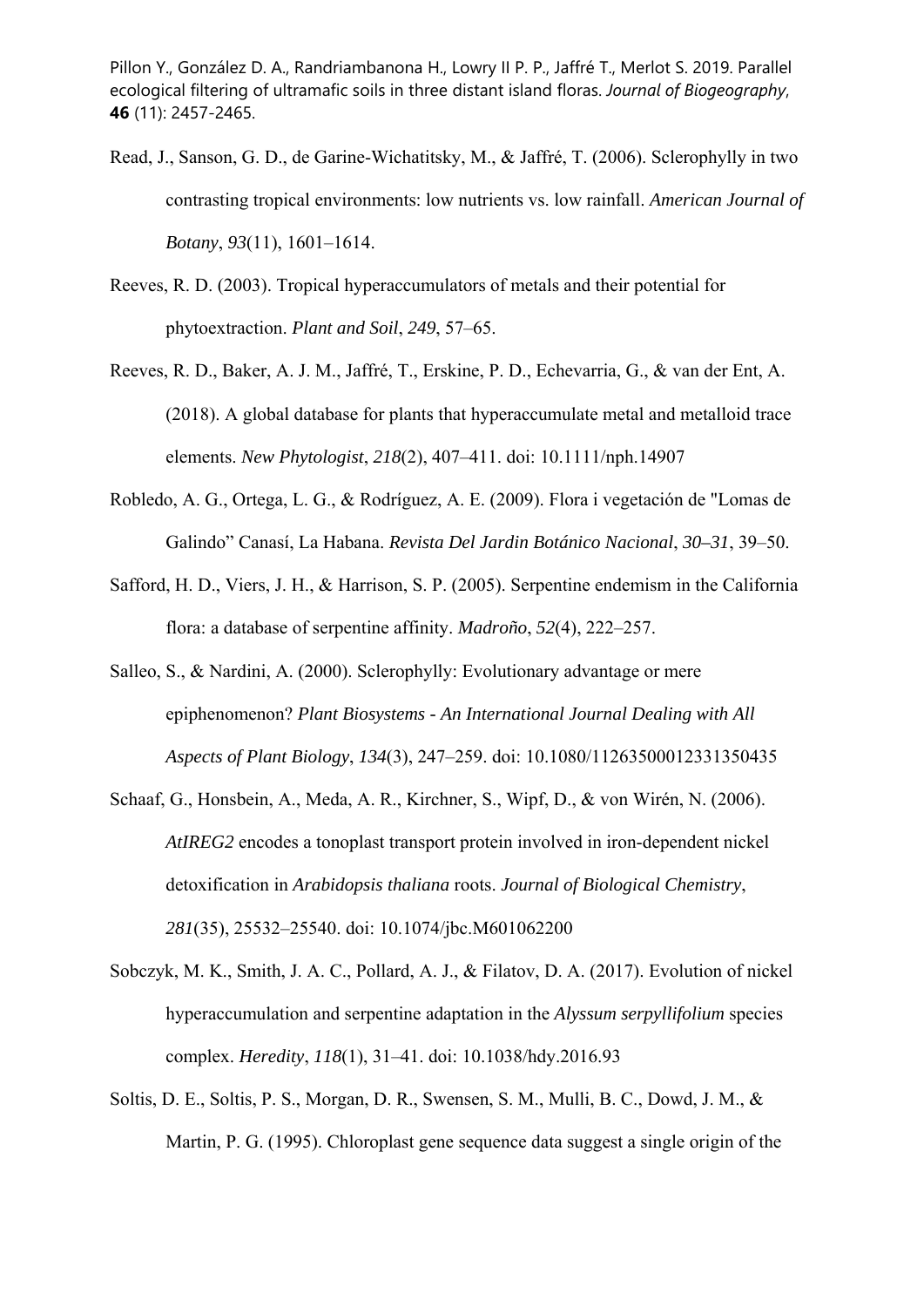predisposition for symbiotic nitrogen-fixation in angiosperms. *Proceedings of the National Academy of Science of the USA*, *92*(7), 2647–2651.

- Stebbins, G. L. (1974). *Flowering Plants: Evolution above the Species Level*. London: Edward Arnold (Publishers) Limited.
- Sun, M., Soltis, D. E., Soltis, P. S., Zhu, X., Burleigh, J. G., & Chen, Z. (2015). Deep phylogenetic incongruence in the angiosperm clade Rosidae. *Molecular Phylogenetics and Evolution*, *83*, 156–166. doi: 10.1016/j.ympev.2014.11.003
- Takhtajan, A. L. (1986). *Floristic regions of the world*. Berkeley: University of California Press.
- Turner, T. L., Bourne, E. C., Von Wettberg, E. J., Hu, T. T., & Nuzhdin, S. V. (2010). Population resequencing reveals local adaptation of *Arabidopsis lyrata* to serpentine soils. *Nature Genetics*, *42*(3), 260–263. doi: 10.1038/ng.515
- Valdés, C. P., Rodríguez, R. R., & Iturralde, R. B. (1986). Notas sobre la flora y vegetación de la zona de Yamanigüey, Moa, Provincia de Holguín. *Revista Del Jardín Botánico Nacional*, *7*(2), 79–6.
- Verboom, G. A., Stock, W. D., & Cramer, M. D. (2017). Specialization to extremely lownutrient soils limits the nutritional adaptability of plant lineages. *The American Naturalist*, *189*(6), 684–699. doi: 10.1086/691449
- Webb, C. O., Ackerly, D. D., & Kembel, S. W. (2008). Phylocom: software for the analysis of phylogenetic community structure and trait evolution. *Bioinformatics*, *24*(18), 2098– 2900.
- Werner, G. D. A., Cornwell, W. K., Sprent, J. I., Kattge, J., & Kiers, E. T. (2014). A single evolutionary innovation drives the deep evolution of symbiotic N2-fixation in angiosperms. *Nature Communications*, *5*, 4087. doi: 10.1038/ncomms5087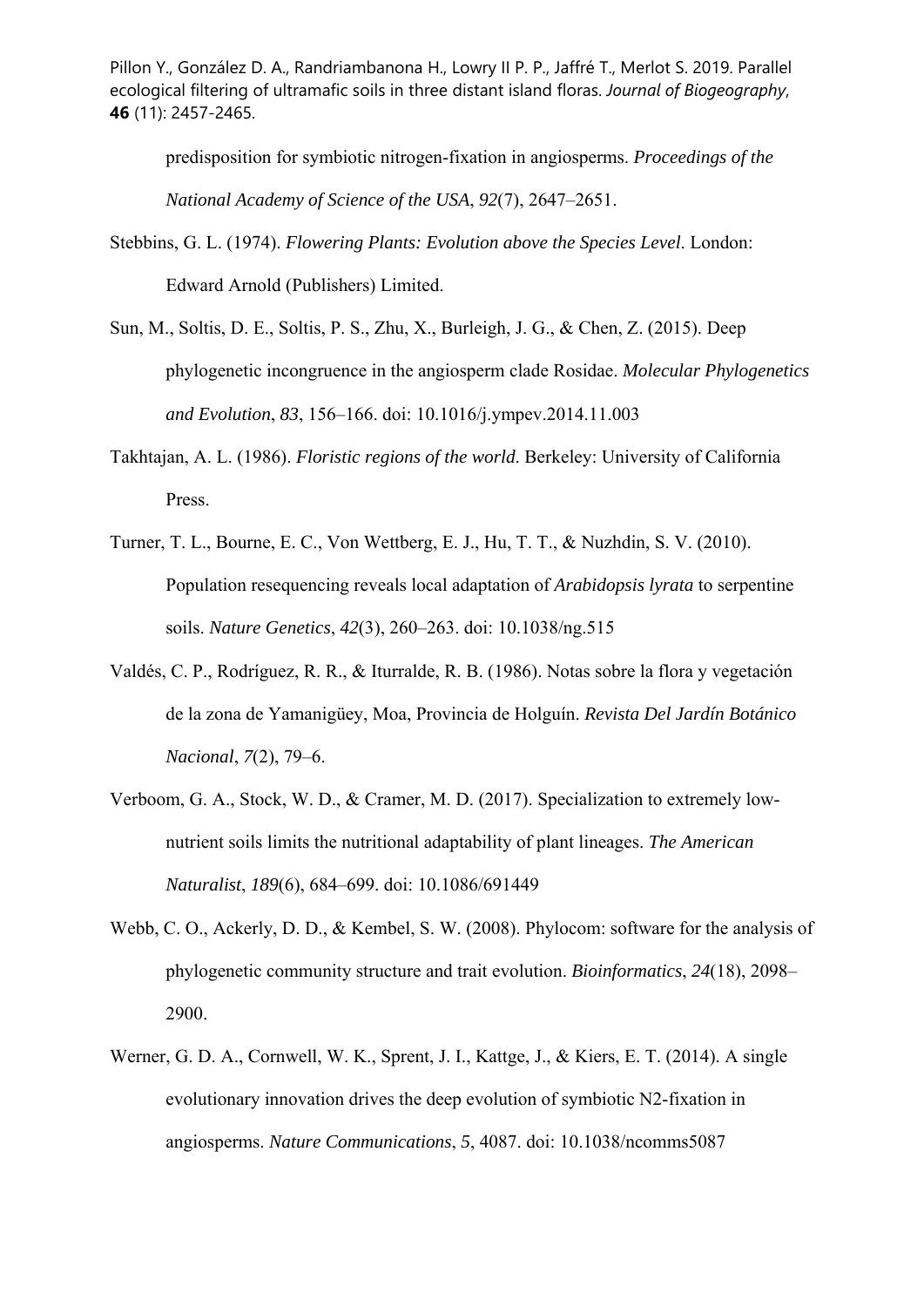White, P. J., Bowen, H. C., Broadley, M. R., El-Serehy, H. A., Neugebauer, K., Taylor, A., … Wright, G. (2017). Evolutionary origins of abnormally large shoot sodium accumulation in nonsaline environments within the Caryophyllales. *New Phytologist*, *214*(1), 284–293. doi: 10.1111/nph.14370

Wiens, J. J., Ackerly, D. D., Pallen, A. P., Anacker, B. L., Buckley, L. B., Cornell, H. V., … Stephens, P. R. (2010). Niche conservatism as an emerging principle in ecology and conservation biology. *Ecology Letters*, *13*, 1310–1324.

- Wulff, A. S., Hollingsworth, P. M., Ahrends, A., Jaffré, T., Veillon, J. M., L'Huillier, L., & Fogliani, B. (2013). Conservation priorities in a biodiversity hotspot: analysis of narrow endemic plant species in New Caledonia. *Plos One*, *8*(9), e73371.
- Yoder, A. D., & Nowak, M. D. (2006). Has vicariance or dispersal been the predominant biogeographic force in Madagascar? Only time will tell. *Annual Review of Ecology, Evolution, and Systematics*, *37*(1), 405–431. doi: 10.1146/annurev.ecolsys.37.091305.110239
- Zonn, S. V. (1968). *Osobennosti pochvoobrazovania i glavnie tipi pochv Kubi*. 51–152. Moscow.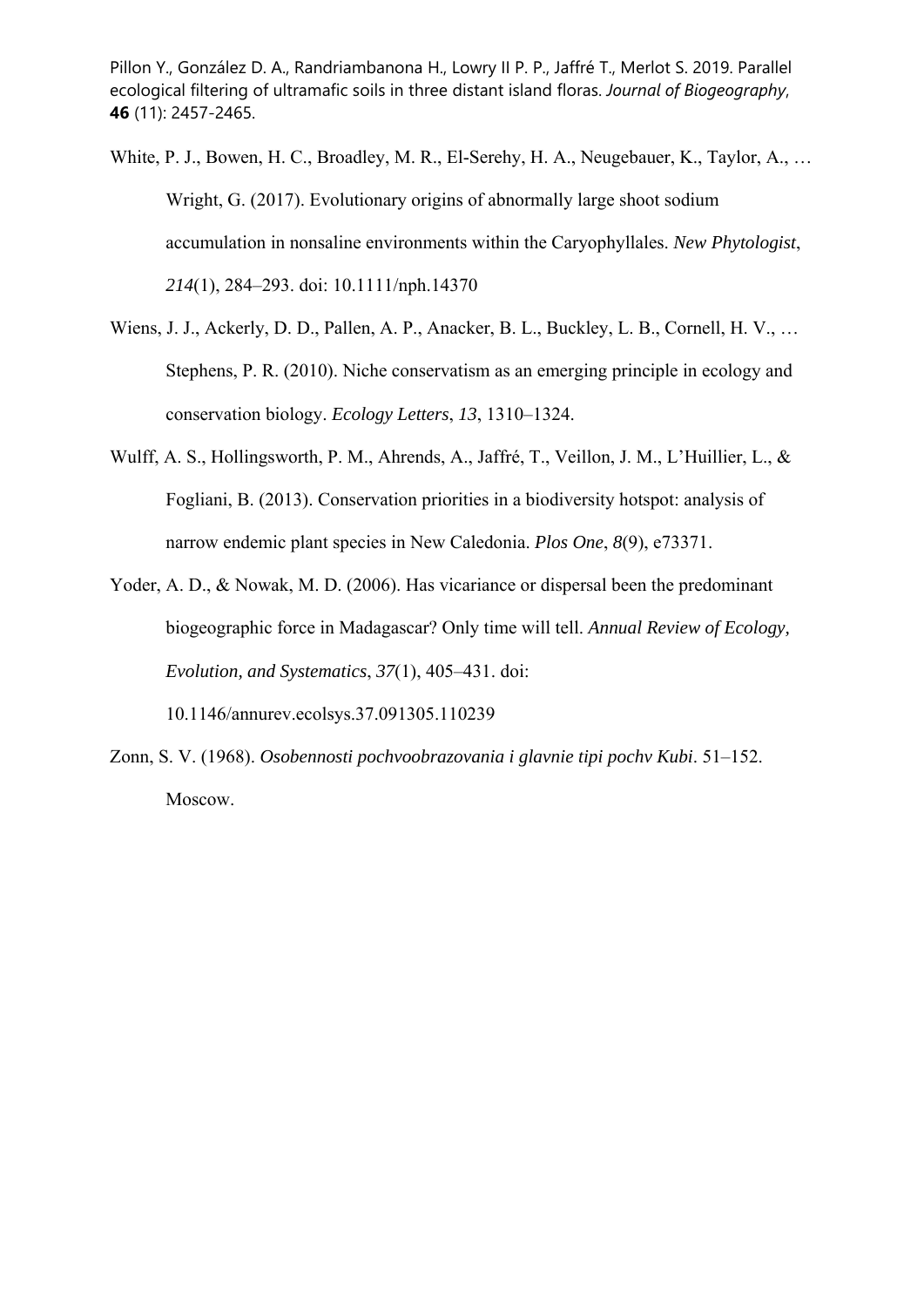Table 1: Results of independent comparisons between representation indices (Ri) on Cuba,

Madagascar, and New Caledonia.

| Level  | Island 1      | Island <sub>2</sub> | Number of | Total number   | p                |
|--------|---------------|---------------------|-----------|----------------|------------------|
|        |               |                     | positive  | of independent |                  |
|        |               |                     | contrasts | contrasts      |                  |
| Family | Madagascar    | New Caledonia       | 85        | 127            | $8.10^{-5}$      |
| Family | Madagascar    | Cuba                | 83        | 135            | 4.8 $10^{-3}$    |
| Family | New Caledonia | Cuba                | 70        | 114            | $9.4 \, 10^{-3}$ |
| Order  | Madagascar    | New Caledonia       | 35        | 44             | 5.3 $10^{-5}$    |
| Order  | Madagascar    | Cuba                | 33        | 46             | $2.3 \, 10^{-3}$ |
| Order  | New Caledonia | Cuba                | 31        | 45             | $8\;10^{-3}$     |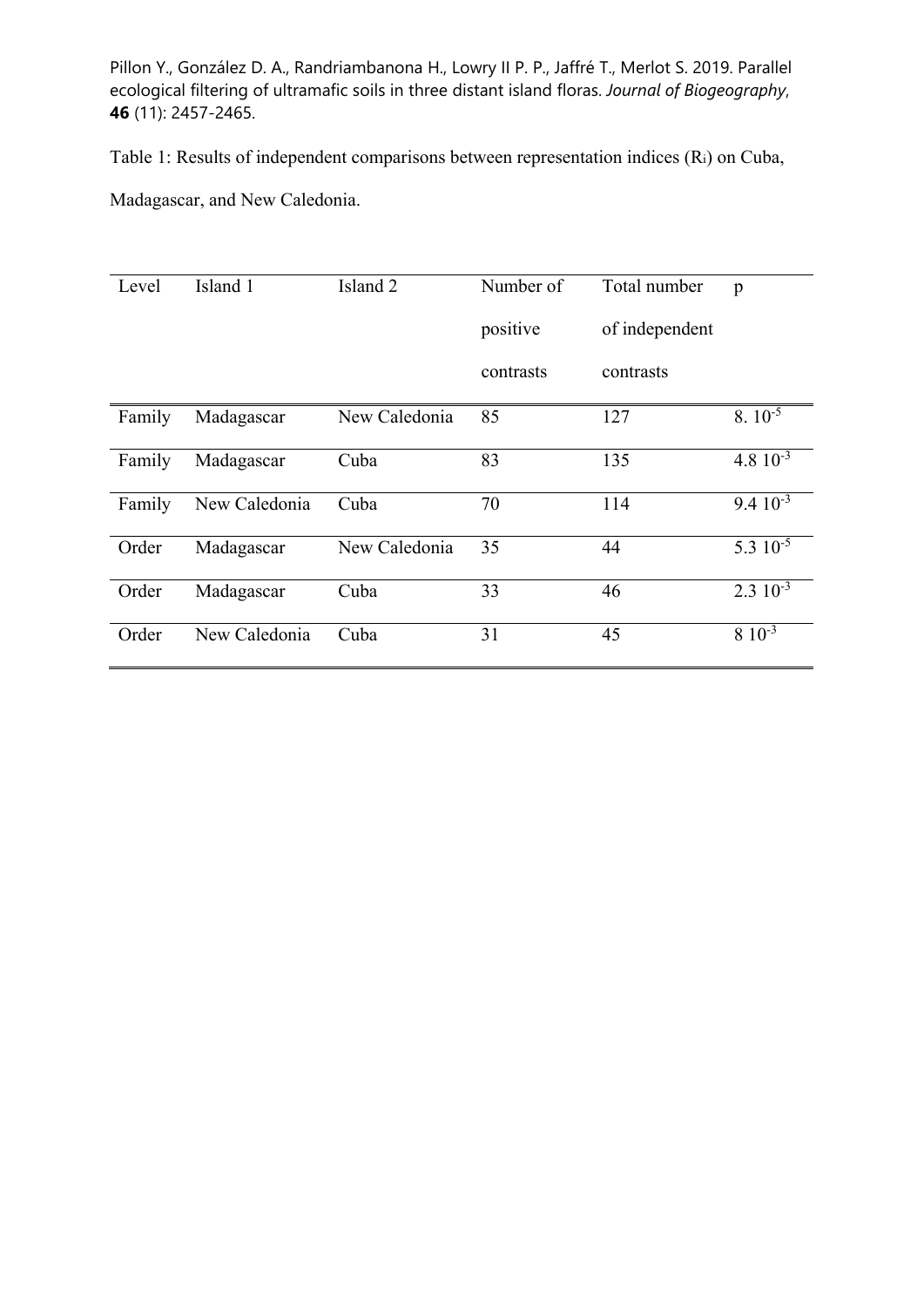Figure 1. Relationships between contrasts (differences between sister families) of

representation indices on ultramafic substrates between each island pair. Points above the x

axis represent a positive association.

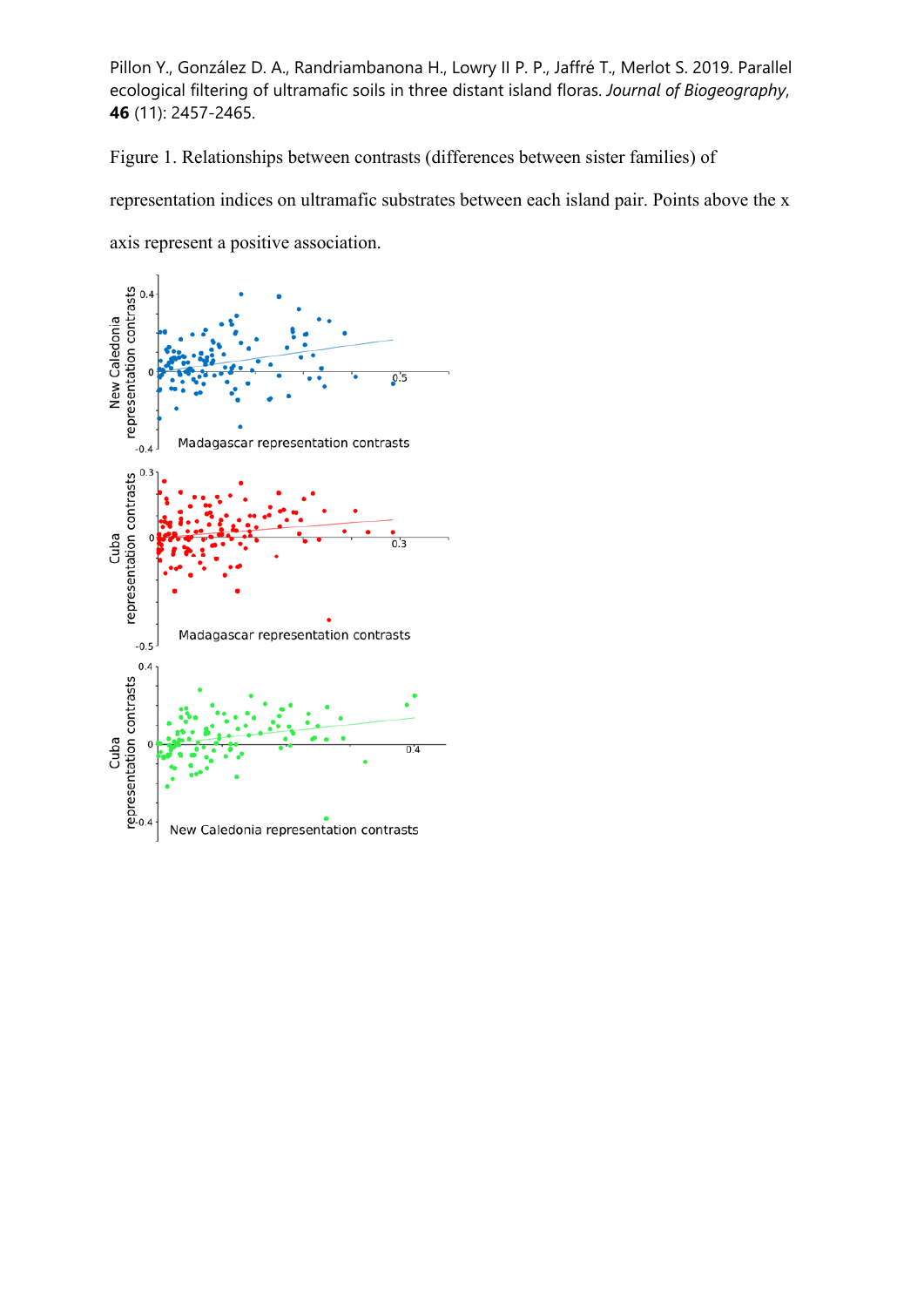Figure 2. Representation on ultramafic substrates of 120 plant families present on all three islands (Cuba, Madagascar, and New Caledonia). Families tended to respond accordingly more often than expected by chance.